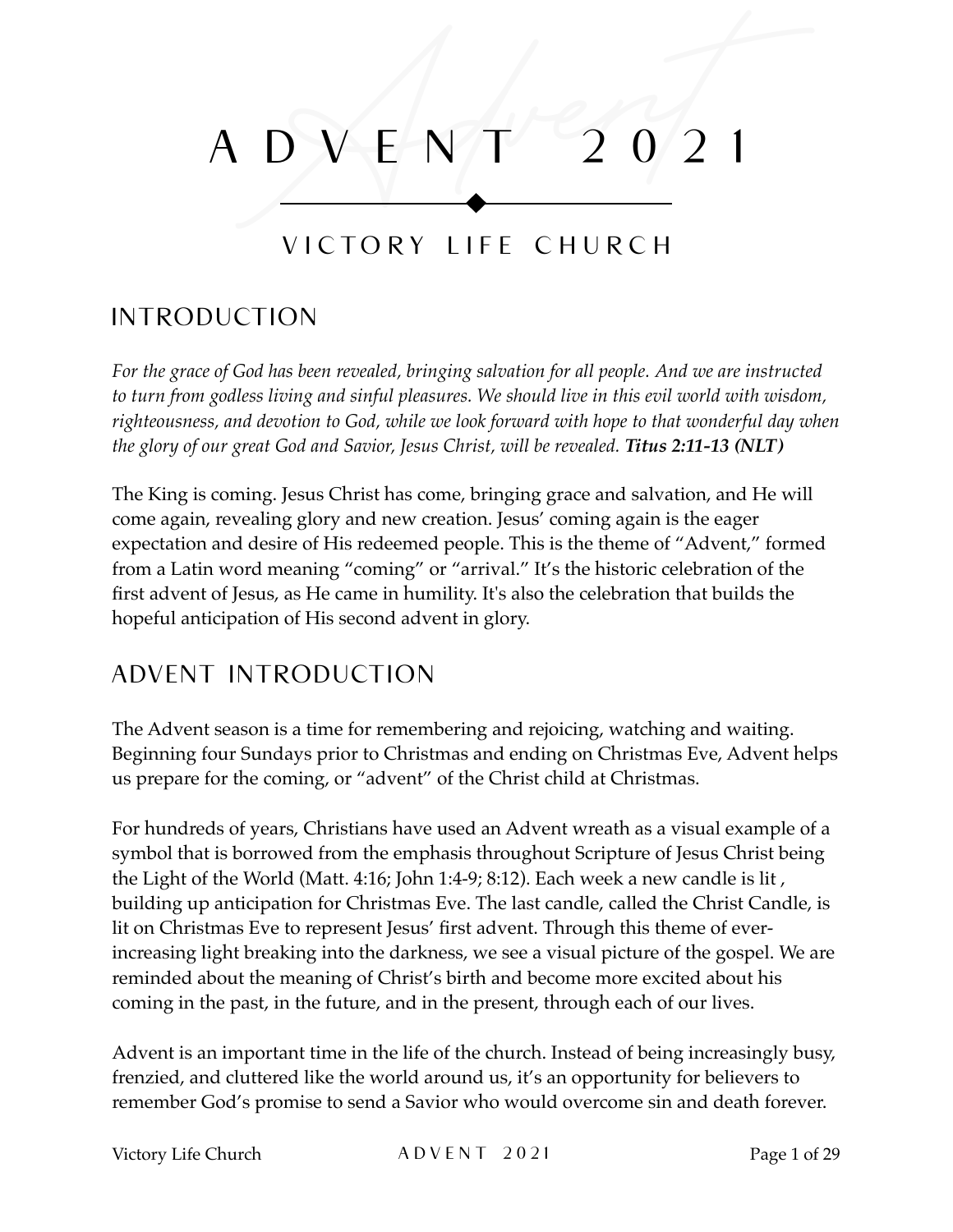He kept that promise in Jesus Christ, and He will do it again. That is what we are hoping for, longing for, and are now waiting patiently, but expectantly, for.

# USING THE GUIDE

This guide contains Four weeks of material, with both a study to complete that includes scriptures that frame part of the story, some thoughts to get you engaged into the story, then some questions and additional resources to engage deeper. Any part of the guide can also be used to facilitate discussion within your Life Group or with friends, roommates or other community.

The Advent study walks through the narrative of Jesus' birth. It begins in the Garden with God's promise of a Savior and ends with an eager anticipation of Jesus' promised return. In the middle, God shows His unmistakable faithfulness in sending the promised Rescuer. We see His love for the lowly and outcast as He proclaims the news of His Son to the shepherds. We marvel at His heart to see all nations come and worship His Son through Simeon's moment of consolation.

Even if you know the Advent narrative well, don't rush past what God has for you in this season. For many, this may be the first time to consider all that God is saying through the birth of His Son. For others, it will be an opportunity to rediscover the way God intimately works in the details of life for His glory and the good of man. For all of us, may this season be one marked by hope, expectation, remembrance and worship. The King has come and is coming! There is much to celebrate.

# A NOTE FOR FAMILIES

Advent is an opportunity to pause and reflect on the birth of Jesus. But especially for families, this time of year can be filled to the brim with activities and obligations. Before the calendar begins to overflow, set aside time to consider what you want this season to be for your family. Then make a plan so that a time intended to remember and celebrate Jesus doesn't get swallowed up by lesser things.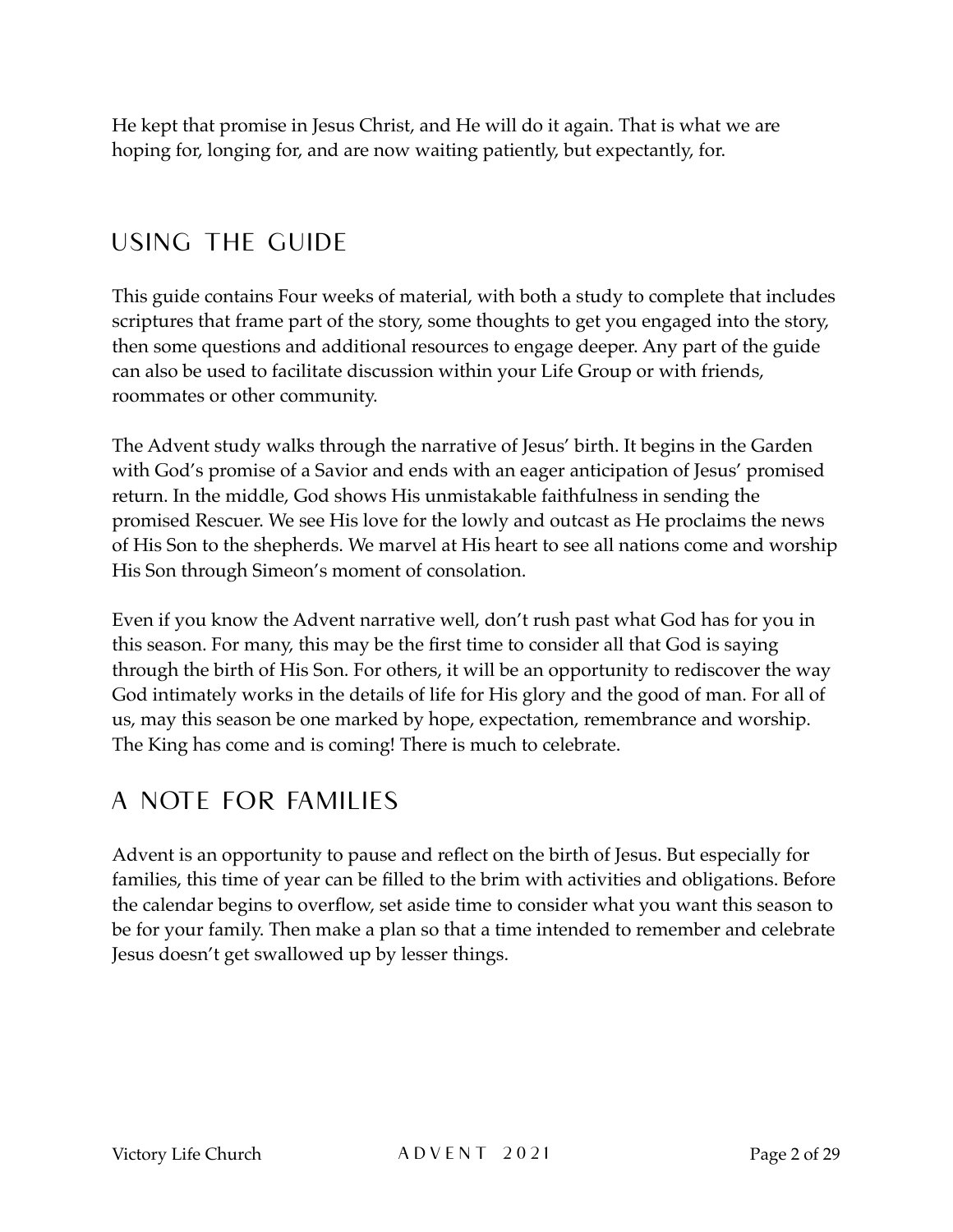# WEEK 1: ANCIENT PROMISES SUNDAY, NOVEMBER 28, 2021

*"And I will put enmity Between you and the woman, And between your seed and her Seed; He shall bruise your head, And you shall bruise His heel."*

#### **Genesis 3:15 (NKJV)**

*But there will be no gloom for her who was in anguish. In the former time he brought into contempt the land of Zebulun and the land of Naphtali, but in the latter time he has made glorious the way of the sea, the land beyond the Jordan, Galilee of the nations.* 

*The people who walked in darkness have seen a great light; those who dwelt in a land of deep darkness, on them has light shone. You have multiplied the nation; you have increased its joy; they rejoice before you as with joy at the harvest, as they are glad when they divide the spoil. For the yoke of his burden, and the staff for his shoulder, the rod of his oppressor, you have broken as on the day of Midian. For every boot of the tramping warrior in battle tumult and every garment rolled in blood will be burned as fuel for the fire. For to us a child is born, to us a son is given; and the government shall be upon his shoulder, and his name shall be called Wonderful Counselor, Mighty God, Everlasting Father, Prince of Peace. Of the increase of his government and of peace there will be no end, on the throne of David and over his kingdom, to establish it and to uphold it with justice and with righteousness from this time forth and forevermore. The zeal of the Lord of hosts will do this.*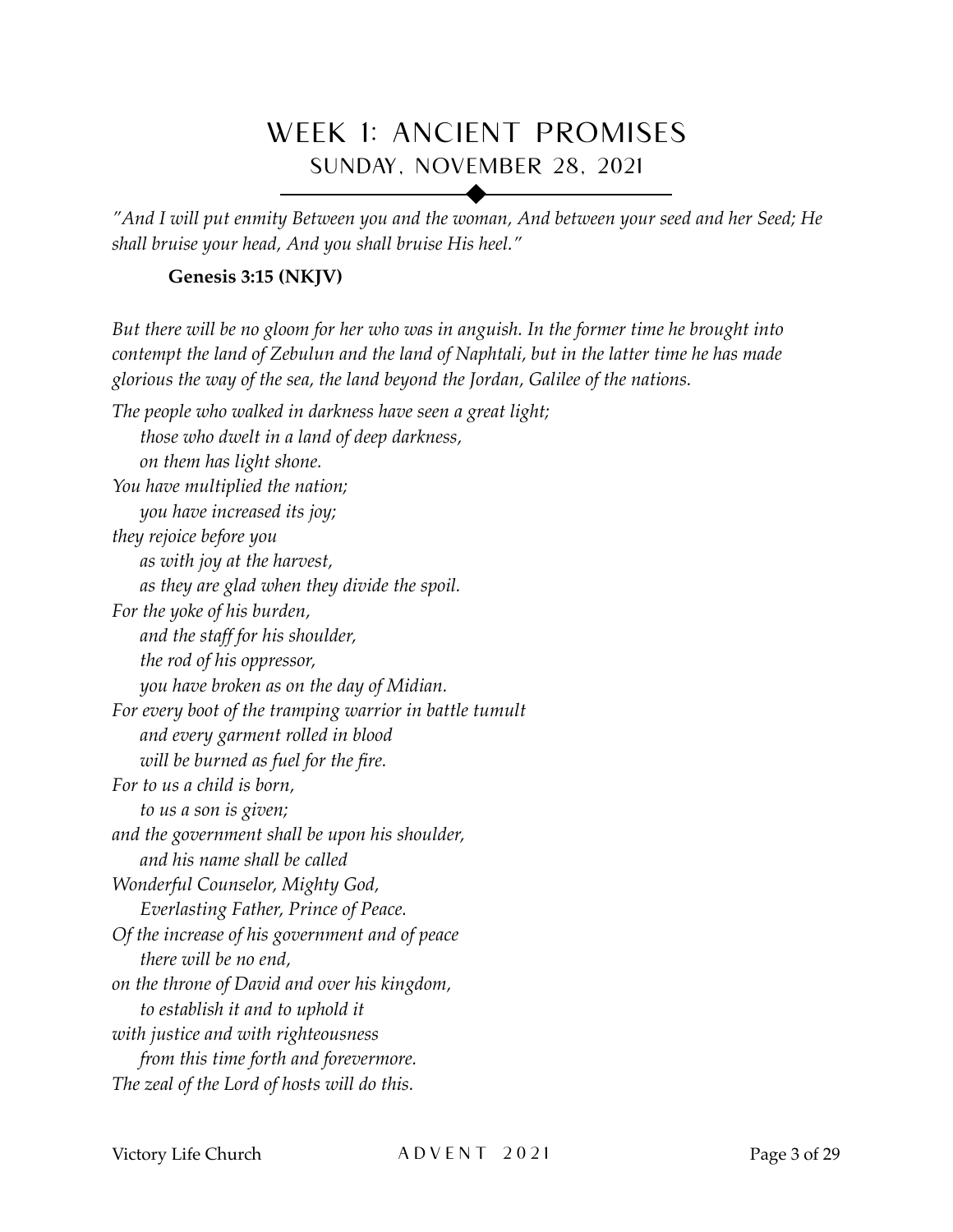#### **Isaiah 9:1-7 (ESV)**

Think about a time in your life that you feel like you were stuck in darkness or confusion. How did you feel in that moment? What did it feel like when you first saw light? How does Jesus' birth bring light into the darkness in the world?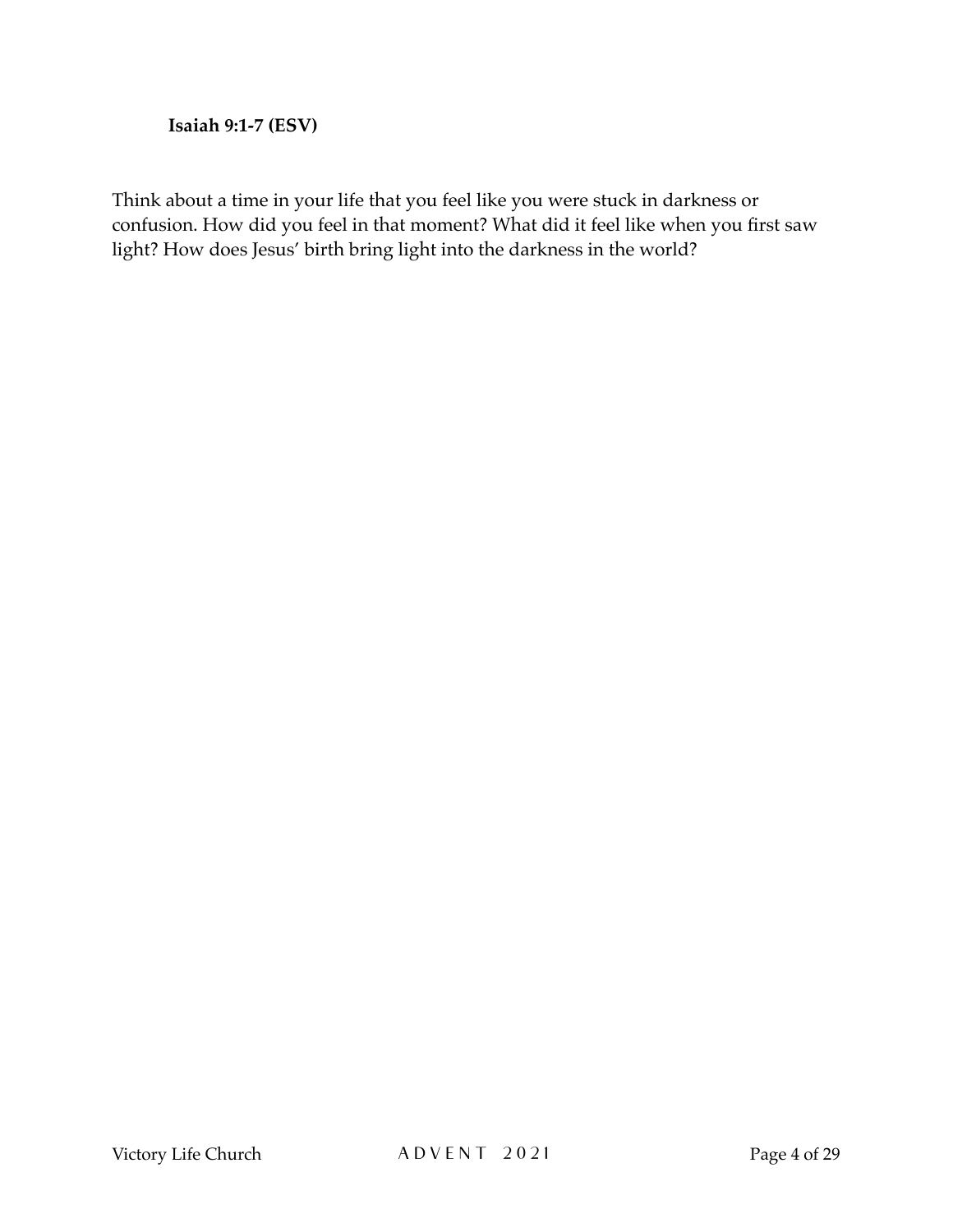# IN THE BEGINNING…

The story of Advent, the story of Jesus, the story of humanity, all begins long, long ago, in a garden. God creates a paradise, the Garden of Eden. He makes a beautiful world and creates humanity in His image, after His likeness, and blesses them. He tells them to be fruitful and to multiply, to fill the earth with His goodness and beauty. They walked in unhindered relationship with the Creator God, unafraid and unashamed. But Adam and Eve soon rebelled and ate the fruit from the forbidden tree. Sin and death came in like a flood. Shame and fear, pride and darkness shattered the fellowship and peace and plunged the world into chaos, and separated humanity from relationship with God and enjoyment of His presence. It was a dark and terrible condition.

But God was not without a plan and did not leave humanity without hope. In dark chaos, He spoke a word of promise: one day, a Savior would come. A son would be born of woman, a promised Seed, and would destroy evil at its source and deliver humanity. God promised that sin, rebellion, and evil would not have the last word; that the serpent, the enemy, and his plans will not prevail in the end. Our rescue would come. God promised it.

# THROUGHOUT THE YEARS…

Throughout the Scriptures, God spoke to His covenant people about this promise and gave them what to look for in order to recognize the Savior's coming. God revealed that the Messiah would be born in the line of David (Isa. 9:6-7), of the tribe of Judah (Gen. 49:10) and in the town of Bethlehem (Mic. 5:2). He would be a Man of Sorrows crushed, despised and rejected—reconciling many through what He suffered (Isa. 53). The promised Deliverer would be a light overcoming darkness (Isa. 9:2), preaching Good News to the poor (Isa. 61) and One walking in the power of the Spirit (Isa. 42:1).

God kept reminding His people not to lose heart as they waited for the Savior to come. It's important to remember that God did not fulfill His promise right away. His people waited many, many years. They spoke of the promised Rescuer from generation to generation, enduring cycles of war, rebellion, captivity and restoration. They watched and waited—anxiously, expectantly—for God's faithfulness.

We all have times and seasons of feeling hopeless, helpless and in desperate need of rescue. This can be especially real when it comes to sin. We know its effects with every breath—in our bodies, our minds, our hearts—both our own sin and that of others. Our world is full of evidence that something is deadly wrong and needs to be made right.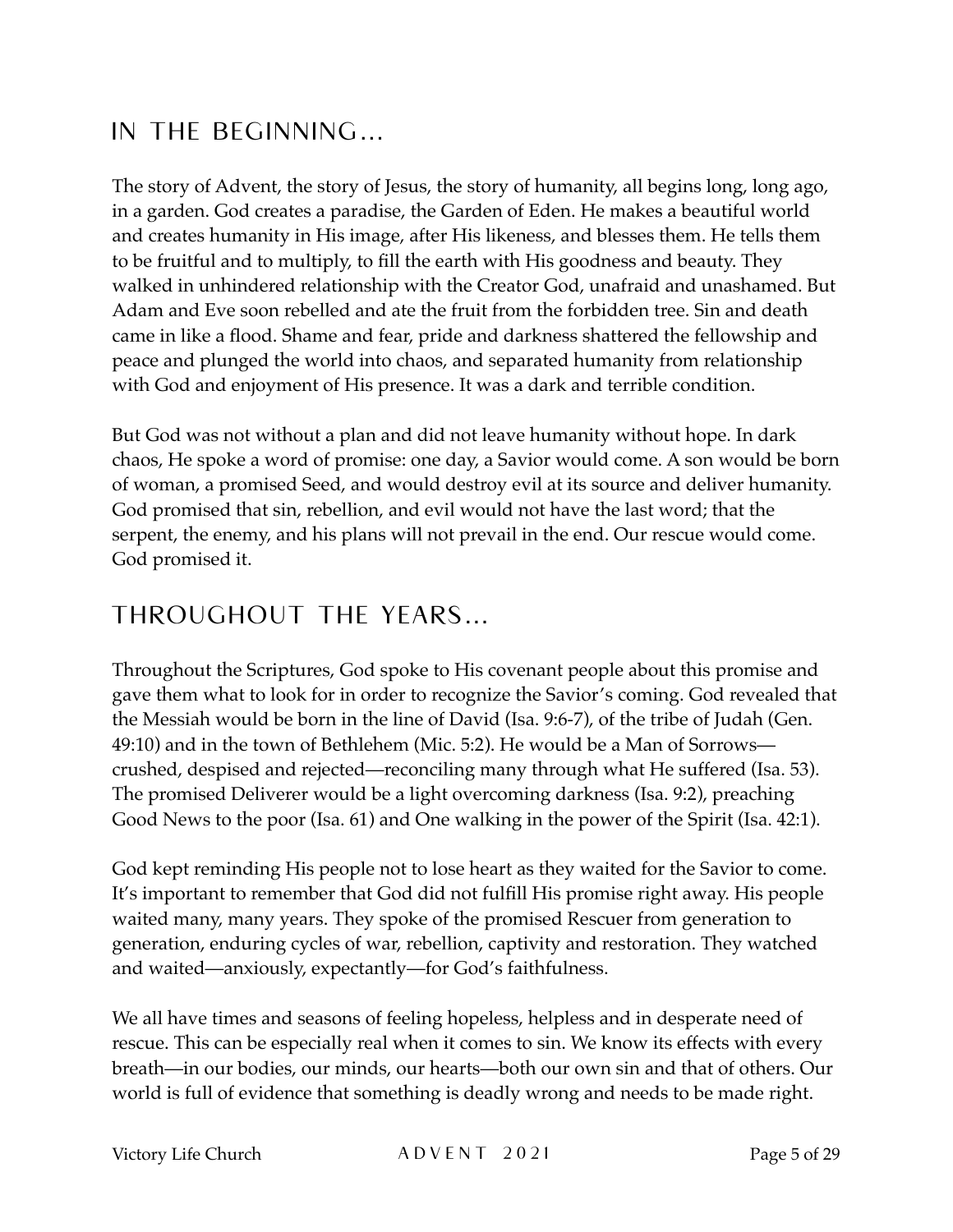The world needs rescued. We need rescued. The reason we celebrate Advent is because the story the began in the Garden doesn't end with man's rebellion—but instead his redemption.

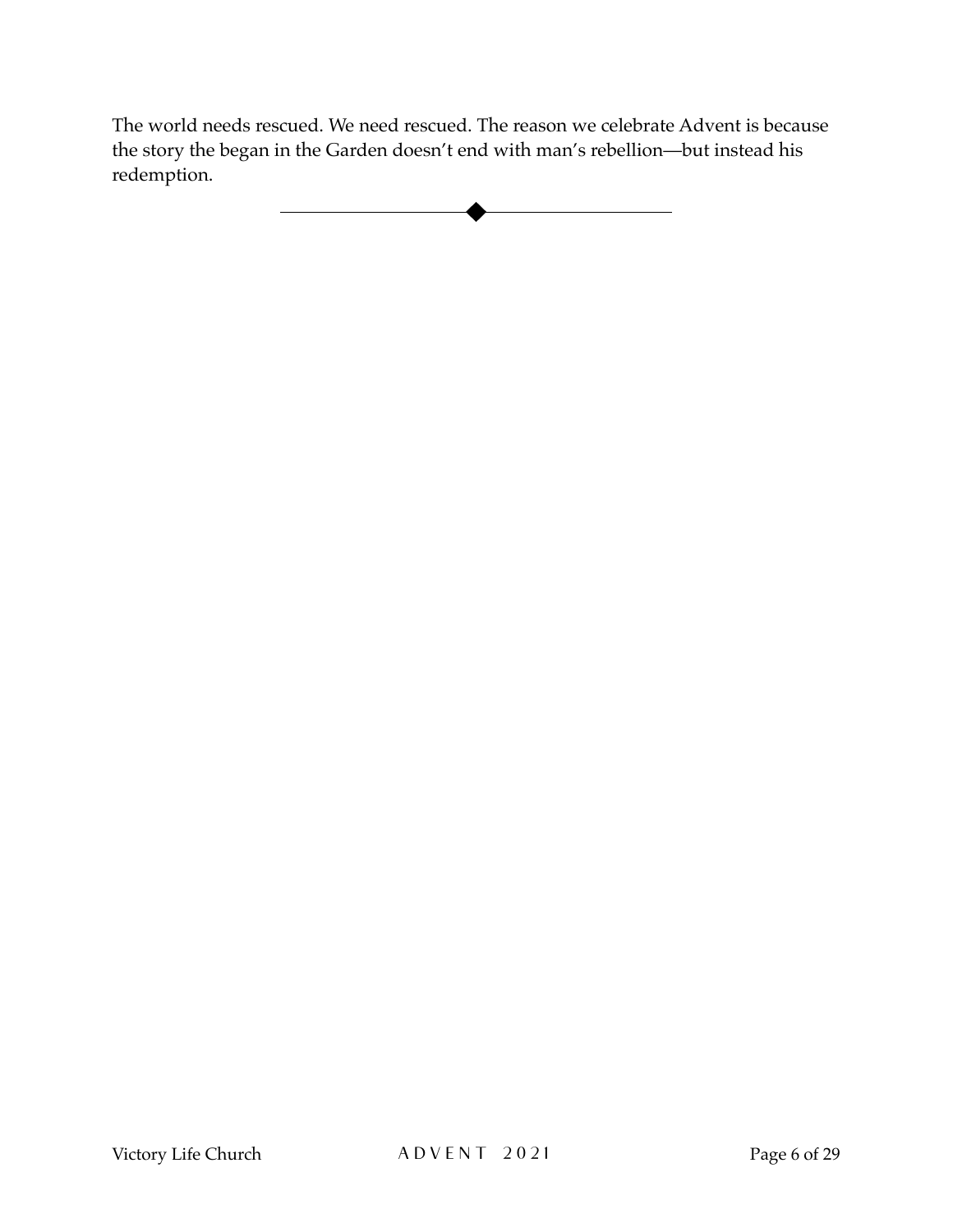## REFLECTION

Think about Israel's long wait for the promised Savior to come. How do you think God's people fought against doubt, discouragement and the temptation to believe that God had forgot them?

God reveals many things about His nature and character through the birth of His Son. What attributes of God do you see in this part of the Advent narrative?

#### RESPONSE

What is one hope you have for yourself, your family or your community as you begin the Advent season? How can you strengthen that hope this season?

Pray for yourself and those around you, asking God to open your eyes and heart to what He has for you this Advent season.

#### READING

Psalm 25:1-15 Isaiah 40:1-3, 28-31 Isaiah 55:6-11

## ADVENT HYMN

#### *O Come, O Come, Emmanuel*

*O come, O come, Emmanuel, And ransom captive Israel, That mourns in lonely exile here Until the Son of God appears.*

*Rejoice! Rejoice! Emmanuel shall come to thee, O Israel.*

*O come, Thou Day-spring, come and cheer Our spirits by Thine advent here; Disperse the gloomy clouds of night, And death's dark shadows put to flight.*

*Rejoice! Rejoice! Emmanuel shall come to thee, O Israel.* *O come, Thou Rod of Jesse, free Thine own from Satan's tyranny; From depths of hell Thy people save, And give them victory over the grave.* 

*Rejoice! Rejoice! Emmanuel shall come to thee, O Israel.*

*O come, Desire of nations, bind In one the hearts of all mankind; Bid Thou our sad divisions cease, And be Thyself our King of Peace.*

*Rejoice! Rejoice! Emmanuel shall come to thee, O Israel.*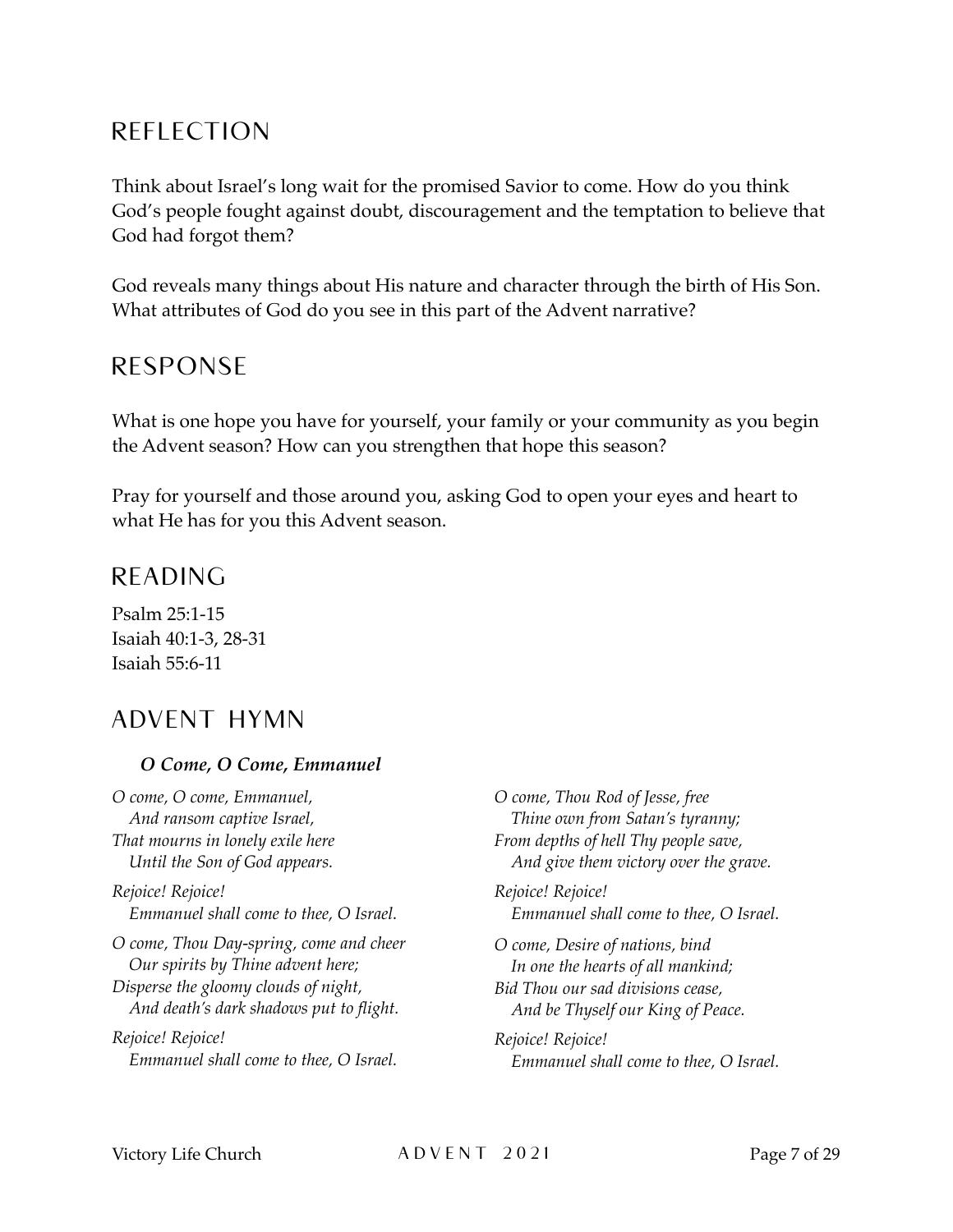# WEEK 2: WAITING AND HOPING SUNDAY, DECEMBER 5, 2021

*I would have lost heart, unless I had believed That I would see the goodness of the LORD In the land of the living. Wait on the LORD; Be of good courage, And He shall strengthen your heart; Wait, I say, on the LORD!*

*Psalms 27:13-14 (NKJV)*

*"Behold, I send my messenger, and he will prepare the way before me. And the Lord whom you seek will suddenly come to his temple; and the messenger of the covenant in whom you delight, behold, he is coming, says the Lord of hosts."*

*Malachi 3:1 (ESV)*

*In the days of Herod, king of Judea, there was a priest named Zechariah, of the division of Abijah. And he had a wife from the daughters of Aaron, and her name was Elizabeth. And they were both righteous before God, walking blamelessly in all the commandments and statutes of the Lord. But they had no child, because Elizabeth was barren, and both were advanced in years.*

*Now while he was serving as priest before God when his division was on duty, according to the custom of the priesthood, he was chosen by lot to enter the temple of the Lord and burn incense. And the whole multitude of the people were praying outside at the hour of incense. And there appeared to him an angel of the Lord standing on the right side of the altar of incense. And Zechariah was troubled when he saw him, and fear fell upon him. But the angel said to him,* 

*"Do not be afraid, Zechariah, for your prayer has been heard, and your wife Elizabeth will bear you a son, and you shall call his name John. And you will have joy and gladness, and many will rejoice at his birth, for he will be great before the Lord. And he must not drink wine or strong drink, and he will be filled with the Holy Spirit, even from his mother's womb. And he will turn many of the children of Israel to the Lord their God, and he will go before him in the spirit and power of Elijah, to turn the hearts of the fathers to the children, and the disobedient to the wisdom of the just, to make ready for the Lord a people prepared."*

*Luke 1:5-17 (ESV)*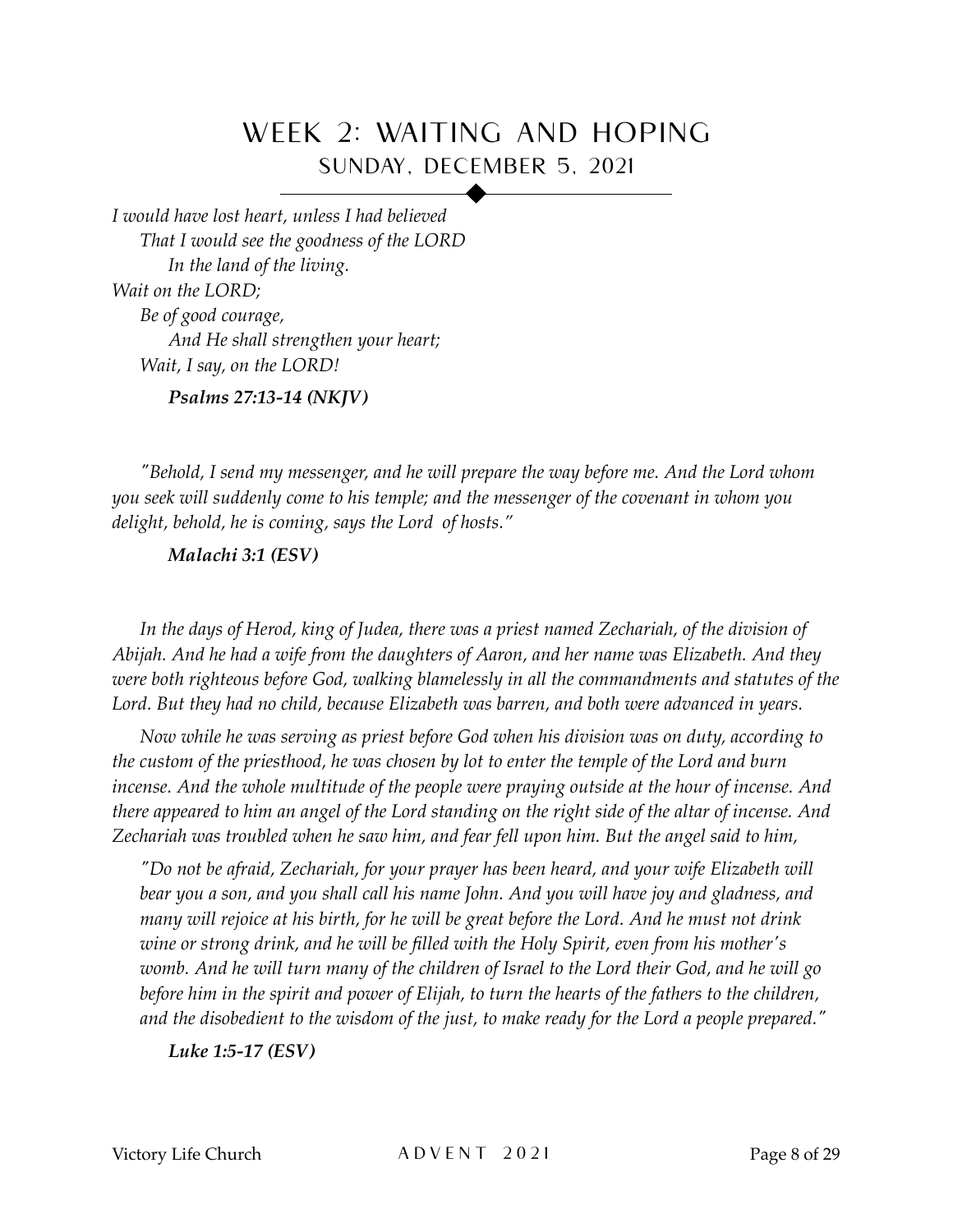Think about a time when you were in a situation that seemed hopeless and you were tempted to give up hope. What did that feel like? What was it like waiting a long time?

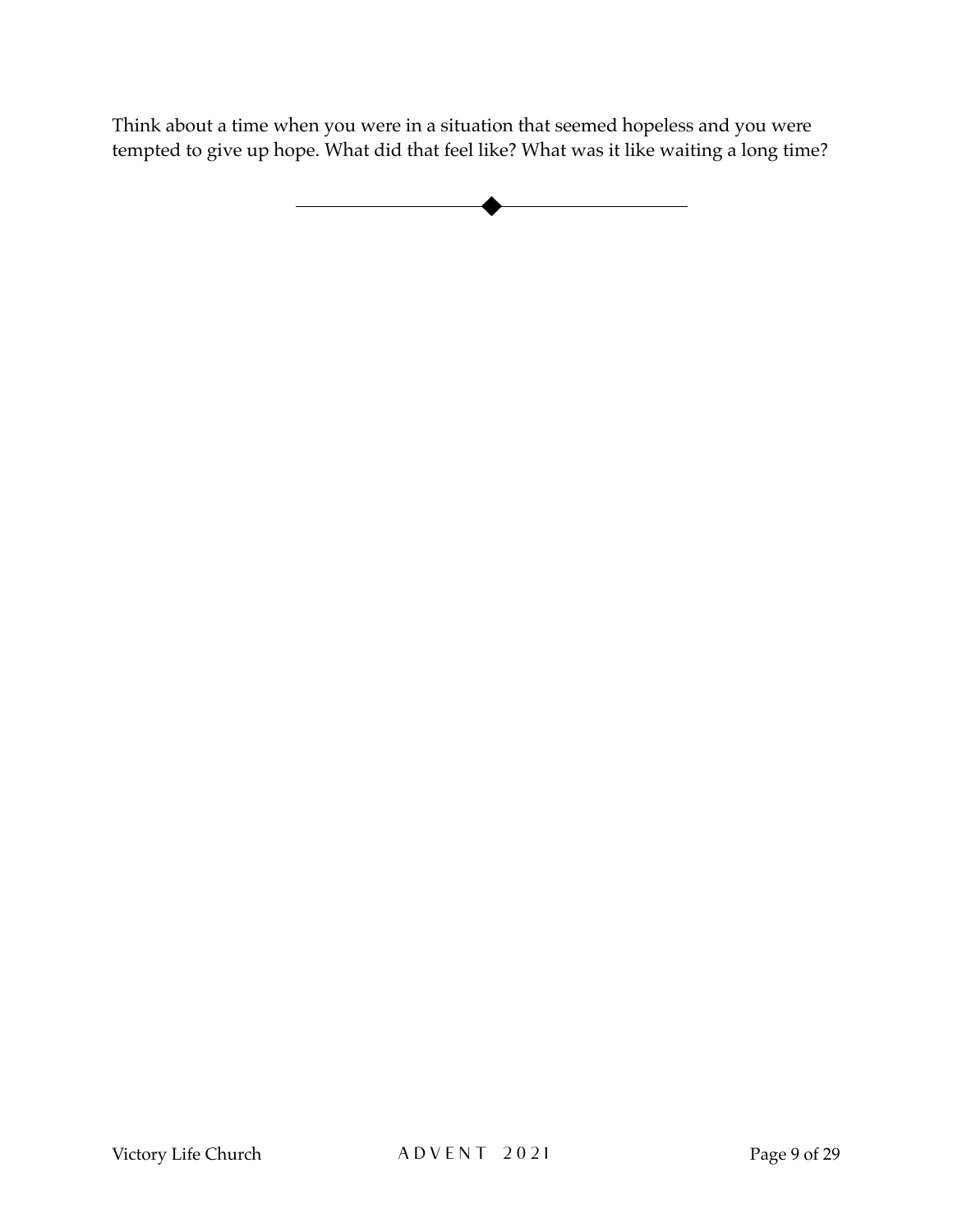# WATCHING AND WAITING

God continually reminded His people throughout their history that He would be faithful to His promises, He would send a Rescuer and redeem His people. These promises were to give them hope in the midst of challenging and difficult times. But each generation was tempted to lose heart. Only a nurtured faith that God would be true to His promises and reveal HIs goodness to them kept them encouraged while they watched and waited.

*I wait for the Lord, my soul waits, and in his word I hope; my soul waits for the Lord more than watchmen for the morning, more than watchmen for the morning. Psalm 130:5-6 (ESV)* 

Very few of us like to wait. We have microwaves to make cooking faster, On Demand video streaming to make our entertainment faster, Drive-Thru lines to make our fast food even faster, social media to make our relationships faster. Being patient and waiting for anything is a discipline few of us work at developing. Our world is structured to give us immediate gratification for any need, any desire, any craving, anything we want we can get quickly. With that kind of convenience, why would we want to go through the hassle of developing such a difficult thing as patience? Until we are forced to wait.

## YOUR PRAYER HAS BEEN HEARD

Zechariah is introduced in the story as an old priest, whose wife Elizabeth "among the daughters of Aaron" is barren. They advanced in years and childless. Long ago they may have given up hoping for a child. But their life that may have fallen into monotony or despair gets interrupted by the angel Gabriel, who is bringing a message of hope and joy. He says, "Don't be afraid…your prayer has been heard." Through years of waiting and hoping, in times of fear or despair, he prayed. And God heard his prayer. And the answer to his prayer involved them into God's story.

Waiting is a painful reminder that you are not in charge. Waiting puts control in someone or something else's hands. It demands that the inner self that is so demanding and so controlling be shut up and shut off and patience take its place. The season of Advent is primarily about this one thing: waiting. It' s recognizing the Creator of the universe is in control and not us. His plans are accomplished His way and in His timing. What is needed from us is simply trust. Many things in life are confusing and challenging. The pride in us desires control over anything and everything. But humility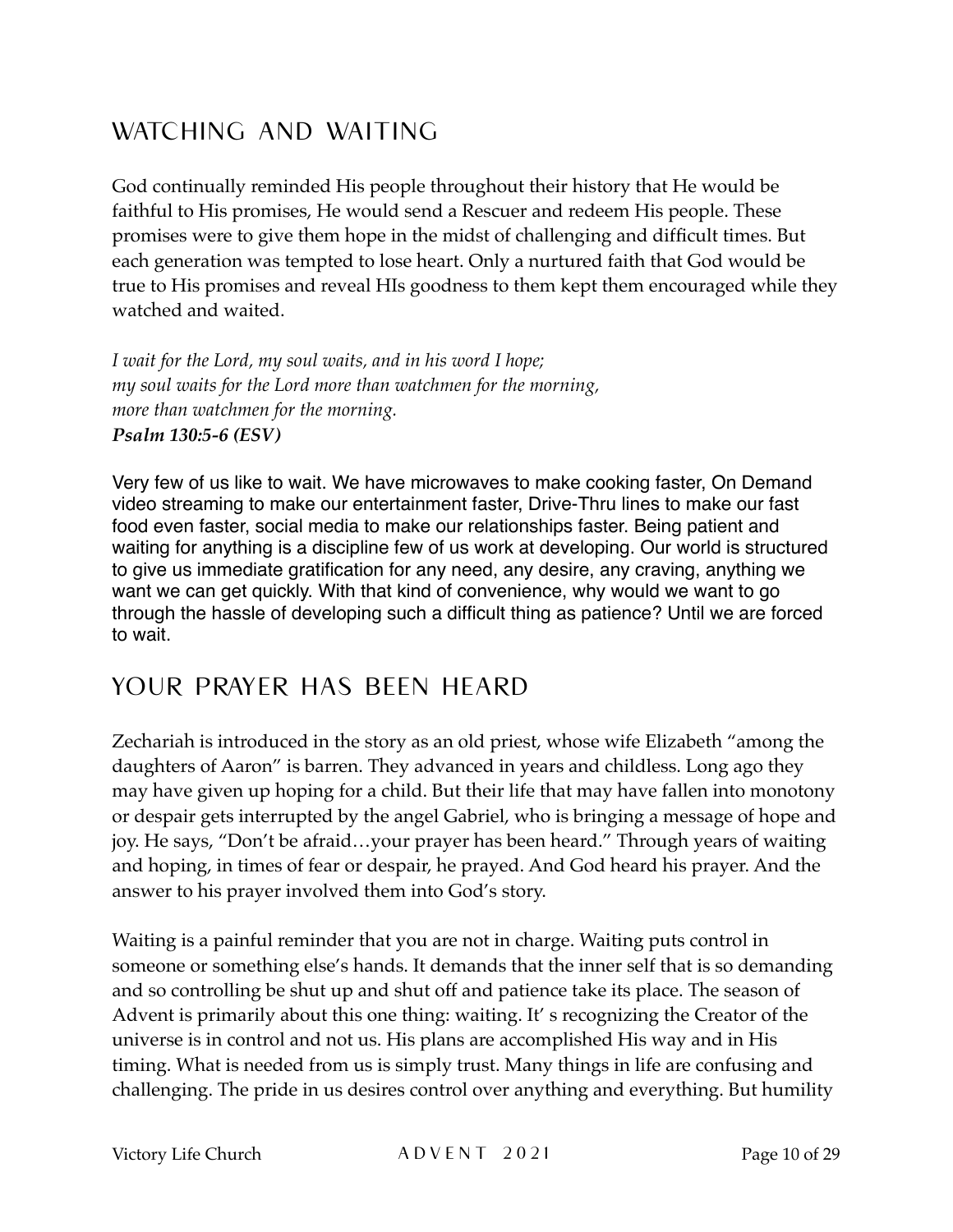requires us to release our demand for control into the hands of a loving God and train our soul to put our trust in Him. For those who feel like they have waited a lifetime for God to come through for you, let Zechariah and Elizabeth encourage you that no one is too old or too far God to be involved into God's story. Your prayer is heard. Don't give up hope.

# REFLECTION

Think about Zechariah and Elizabeth's life and circumstances. What do you think it was like hearing news about having a baby at their age? What would it be like to hear the words from an angel, "Your prayer has been heard?"

In seasons of waiting, God can strengthen our faith and patience. If you are in a season of waiting, what might you learn about the Lord, His promises, or maybe even yourself? How can your relationship with the Lord deepen in this season?

## RESPONSE

Is there an area of your life you feel like you have given up hope? How does this story change your perspective on God's story? Take time to rekindle hope in prayer.

Pray for those you know are in despair, or are struggling to see God's goodness, and ask God to strengthen their hopes again.

## READING

Psalm 130:1-6 Psalm 62:5-8 Luke 1:5-25, 39-45, 57-80

## ADVENT HYMN

#### *Come Thou Long Expected Jesus ~ Charles Wesley*

*Come, thou long expected Jesus, born to set thy people free; from our fears and sins release us, let us find our rest in thee. Israel's strength and consolation, hope of all the earth thou art;*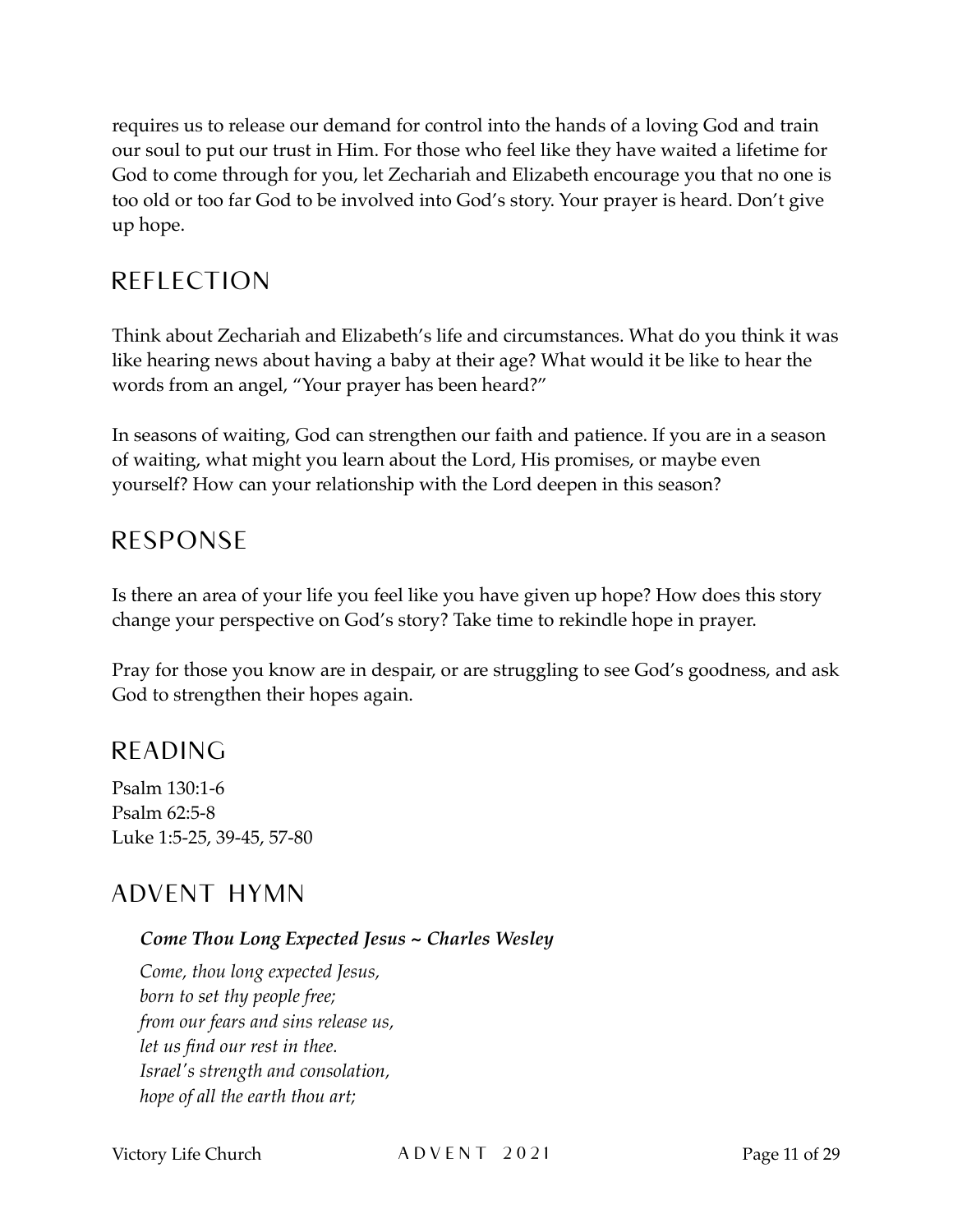*dear desire of every nation, joy of every longing heart.*

*Born thy people to deliver, born a child and yet a King, born to reign in us forever, now thy gracious kingdom bring. By thine own eternal spirit rule in all our hearts alone; by thine all sufficient merit, raise us to thy glorious throne.*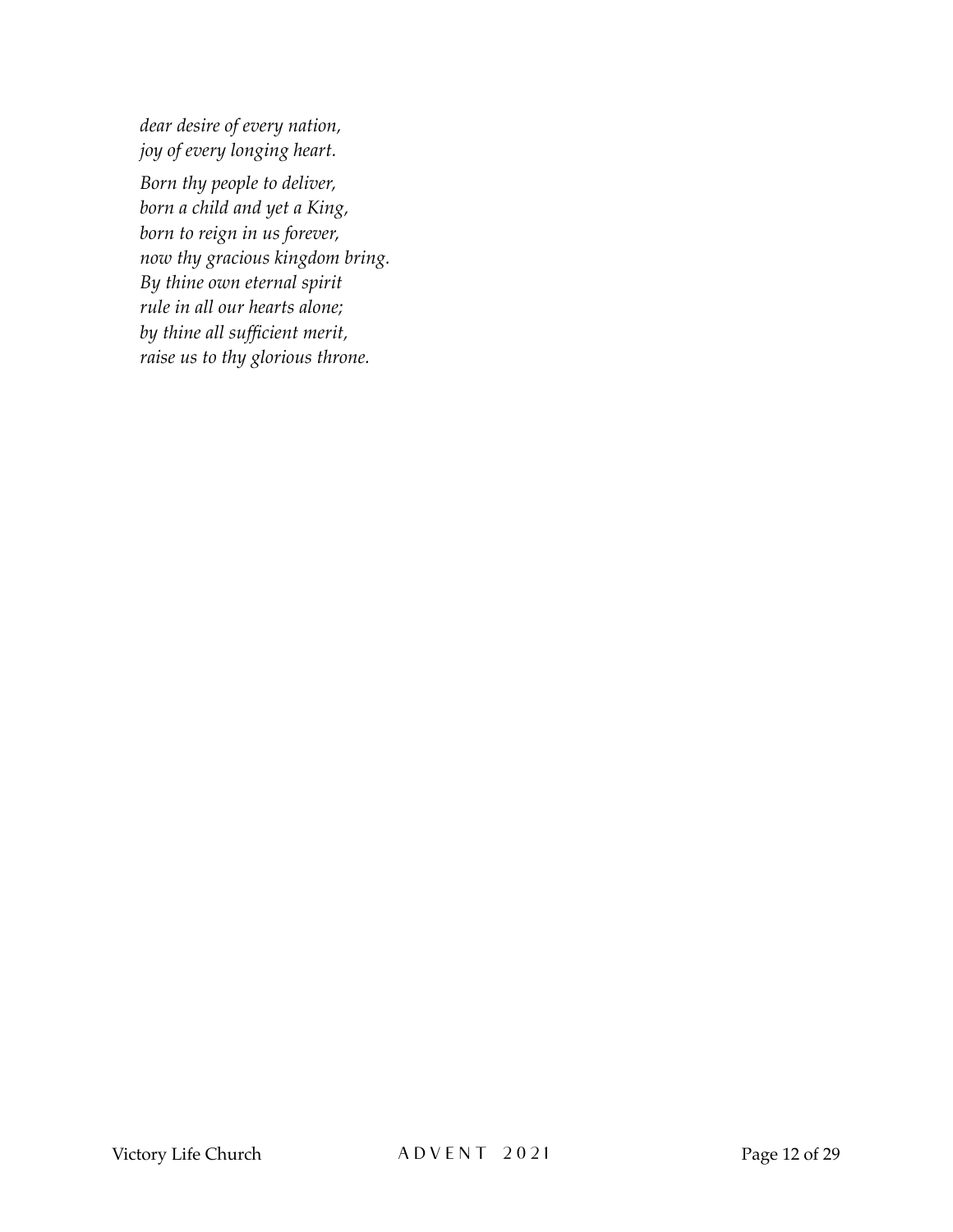# WEEK 3: THE TIME IS NEAR SUNDAY, DECEMBER 12, 2021

*It seemed like a dream, too good to be true, when GOD returned Zion's exiles. We laughed, we sang, we couldn't believe our good fortune. We were the talk of the nations— "GOD was wonderful to them!" GOD was wonderful to us; we are one happy people. And now, GOD, do it again bring rains to our drought-stricken lives So those who planted their crops in despair will shout hurrahs at the harvest, So those who went off with heavy hearts will come home laughing, with armloads of blessing.*

*Psalm 126:1-6 (MSG)*

*In the sixth month the angel Gabriel was sent from God to a city of Galilee named Nazareth, to a virgin betrothed to a man whose name was Joseph, of the house of David. And the virgin's name was Mary. And he came to her and said, "Greetings, O favored one, the Lord is with you!"*

*But she was greatly troubled at the saying, and tried to discern what sort of greeting this might be.* 

*And the angel said to her, "Do not be afraid, Mary, for you have found favor with God. And behold, you will conceive in your womb and bear a son, and you shall call his name Jesus. He will be great and will be called the Son of the Most High. And the Lord God will give to him the throne of his father David, and he will reign over the house of Jacob forever, and of his kingdom there will be no end."*

*And Mary said to the angel, "How will this be, since I am a virgin?"* 

*And the angel answered her, "The Holy Spirit will come upon you, and the power of the Most High will overshadow you; therefore the child to be born will be called holy—the Son of God. And behold, your relative Elizabeth in her old age has also conceived a son, and this is the sixth month with her who was called barren. For nothing will be impossible with God."* 

*And Mary said, "Behold, I am the servant of the Lord; let it be to me according to your word." And the angel departed from her.*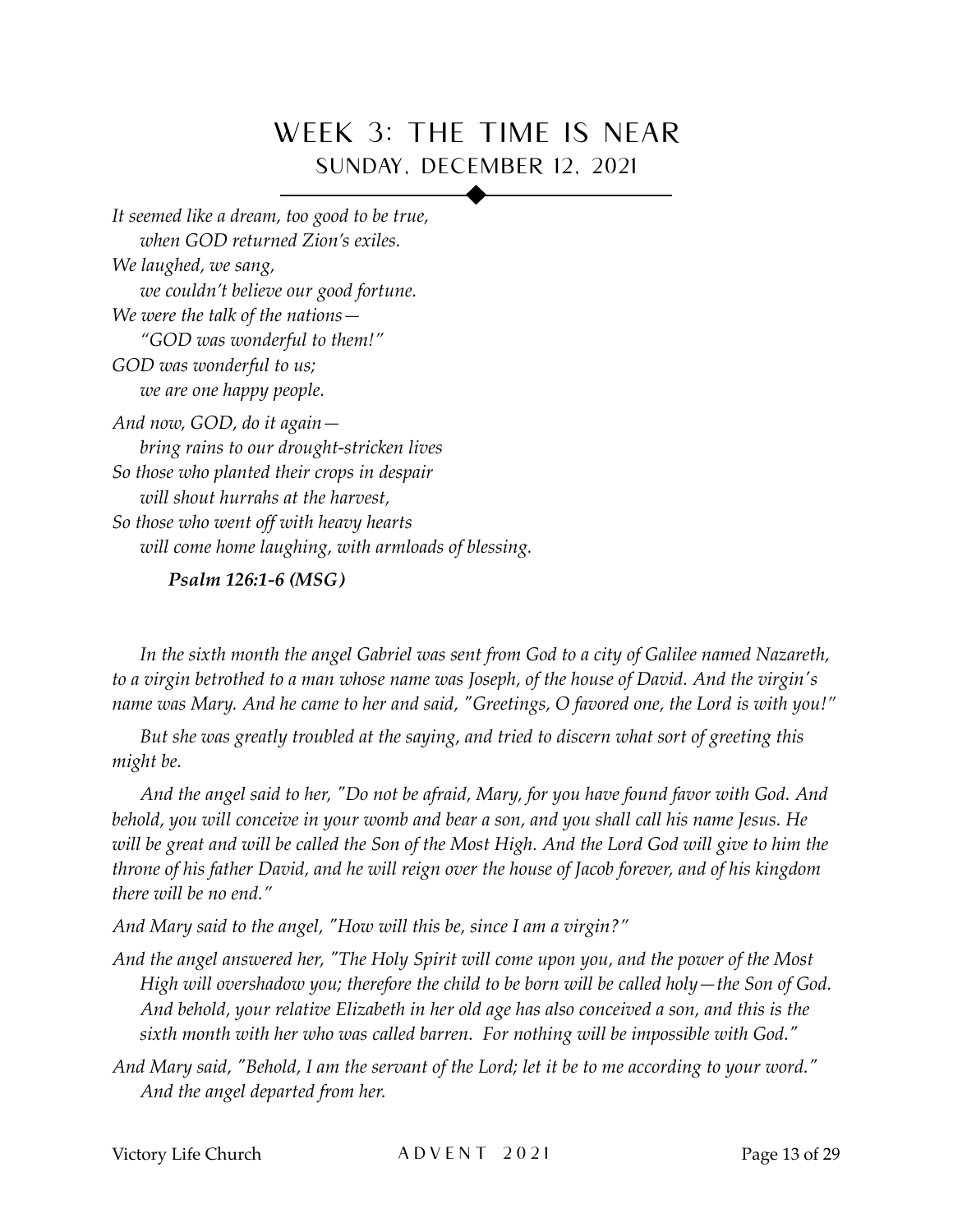#### *Luke 1:26-38 (ESV)*

Remember a time you were pleasantly surprised. Not just a little surprised, but a big surprise. How did it feel being shocked with joy? Was there a little bit of confusion? Describe the feelings of joy.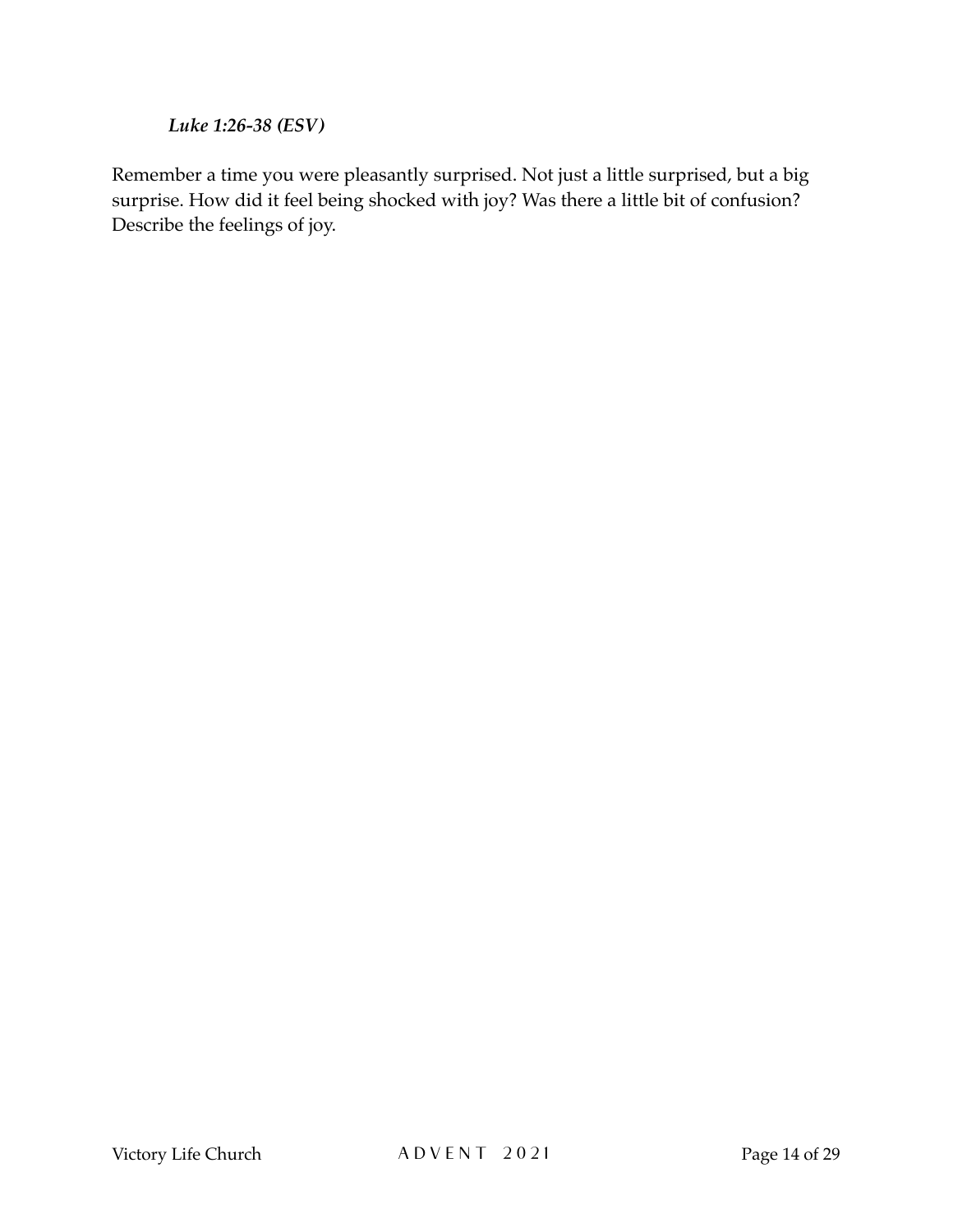# DO IT AGAIN

The hope of the Jewish people was that God, the Creator God who spoke light and life into the darkness and chaos, the Covenant God the patriarchs Abraham, Isaac, and Jacob, the Savior God who delivered their enslaved ancestors from the oppressive empire of Egypt would do it once again for them. Their sin and rebellion had exiled them into the foreign nation of Babylon, and by the waters of Babylon, they wept when they remembered their homeland (Psalm 137:1-4).

And then one day, out of nowhere, they were released to go back home! They returned with excitement and joy to rebuild their cities and rebuild their lives. So they did with singing, dancing, and excitement, ready for God to return to Israel. But time went on. And God never returned to the Temple. They waited for hundreds of years for the Messiah, their long awaited king, to come and be a new Moses and bring deliverance to their people and defeat their enemies. It seemed like it would never happen, that God had forgotten, and that it won't happen again.

# UNEXPECTED PLACES AND UNLIKELY PEOPLE

But then in a small country town named Nazareth, to a young, teenage girl named Mary, the angel appears again with a powerful message of Good News, God is coming back to Israel, but in a place no one expected to a person most unlikely. God had not forgotten, He had remained faithful to His promises. The same God who spoke light into the darkness, who set the people free from slavery to Egypt, will come into the world as a baby, a son born of woman, in the line of David, to be the long-awaited Messiah who will be the delivering King to set God's people free!

The story of Advent proves to us that God does not forget His promises, but often fulfills those promises in unexpected ways. It shows us that anyone who believes in God's character to bring about HIs promises, and keeps their hopes alive that they He will fulfill them can be involved in the story. It doesn't matter where you are, however small or obscure you feel, God has not forgotten you and will come through.

The angel Gabriel makes a powerful statement that "nothing will be impossible for God." Nothing! There is nothing that is too difficult for God, nothing too hard, nothing impossible for Him. He is very capable of overcoming any obstacles standing in the way of HIs promises coming to fulfillment. He can come into our "drought-stricken lives" and bring rains of refreshment. We may carry heavy burdens in life that cause us to have heavy hearts, but God enters into the wastelands of our lives and can turn our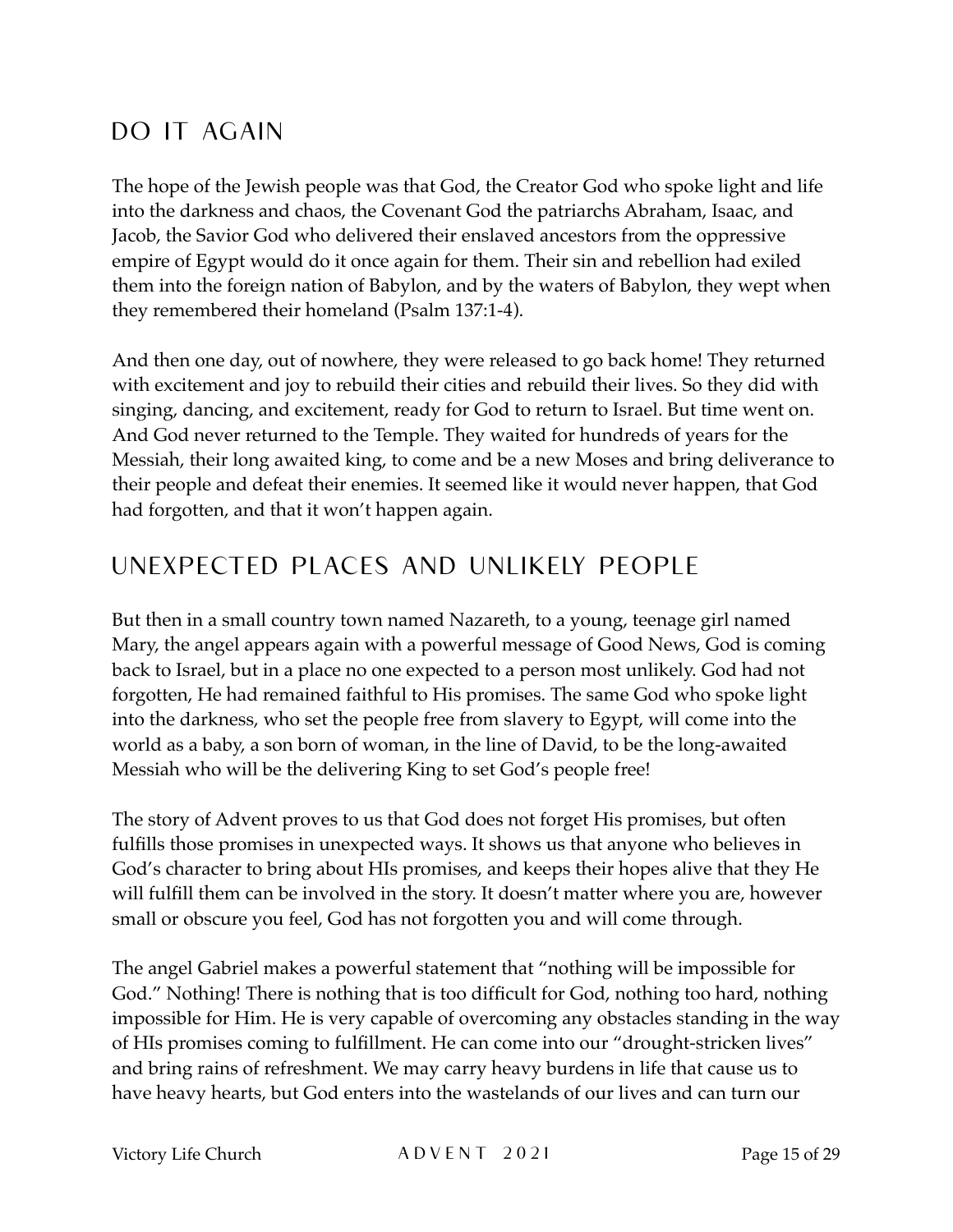mourning into dancing, or spirit of heaviness into shouts of joy. We simply need to give over our lives and circumstances to God, and posture our hearts the same way Mary did, "let it be to me according to your Word," trusting that He will be true to His Word.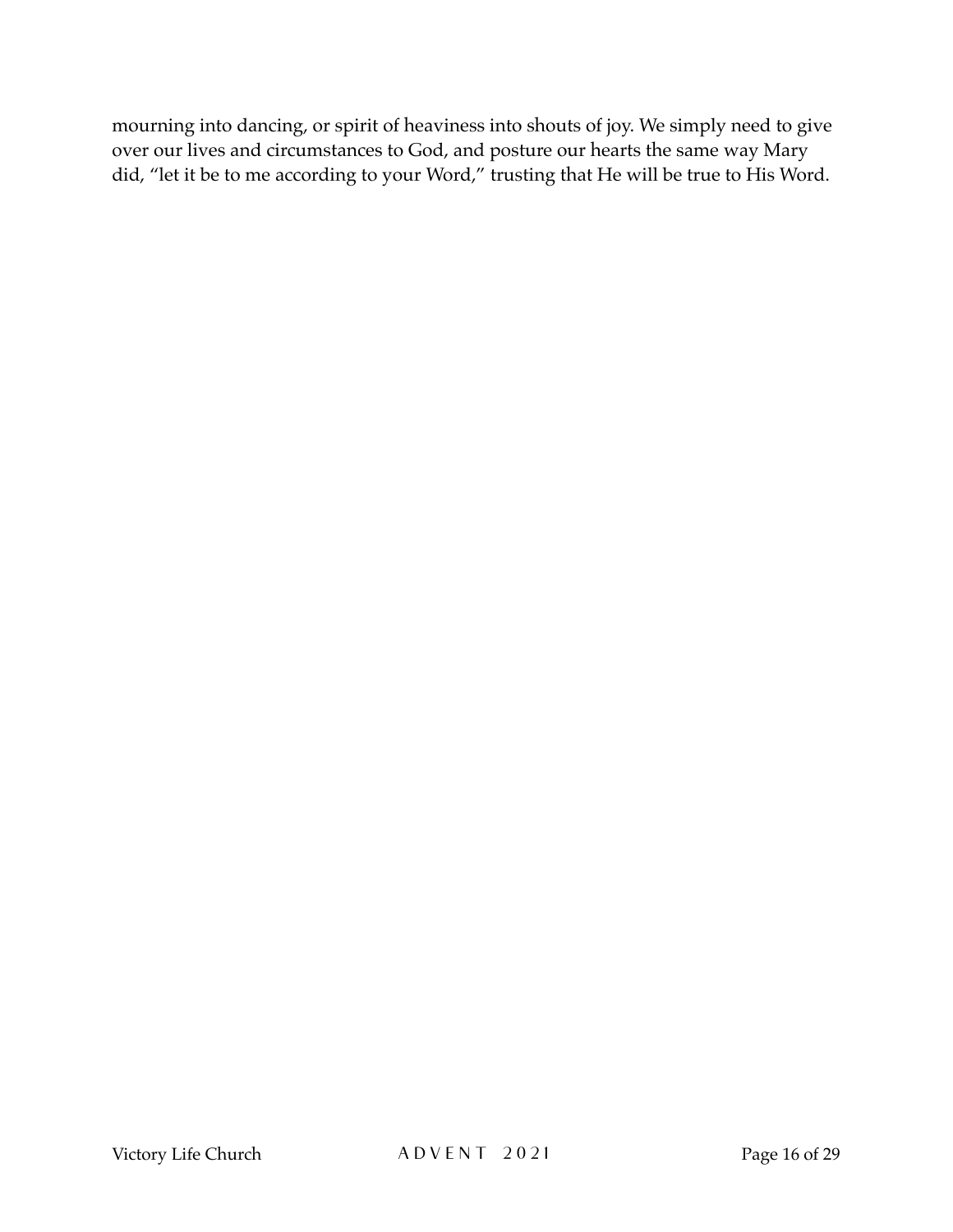# REFLECTION

Think about Mary and what the circumstances of her life were in that moment: a young teenager, engaged to be married, in a small country town. How does God selecting a person in those circumstances make you feel about what kinds of people He brings into His story?

Have you ever felt that you were not the kind of person God would use to bring about HIs promises? How does this story change your mind?

## RESPONSE

Are there areas of your life that you have thought were too impossible for God to work out? Allow the words in this story, "nothing will be impossible for God," to strengthen your faith in the midst of that challenge or circumstance.

Think of someone in your family or workplace who may be in a "drought-stricken" season in their life, or who may have "heavy hearts." Be a source of encouragement and strength for them in this season, and pray for the seeds they have sown in tears bring a harvest of laughter and "armloads of blessing."

#### READING

Psalm 37:1-11 Isaiah 61:1-11 Luke 1:38-56

## ADVENT HYMN

#### *Joy to the World ~ Isaac Watts*

*Joy to the world! The Lord is come; Let earth receive her King; Let every heart prepare him room, And heaven and nature sing, And heaven and nature sing, And heaven, and heaven, and nature sing.*

*Joy to the earth! the Savior reigns; Let men their songs employ; While fields and floods, rocks, hills, and plains Repeat the sounding joy,*

*Repeat the sounding joy, Repeat, repeat the sounding joy.*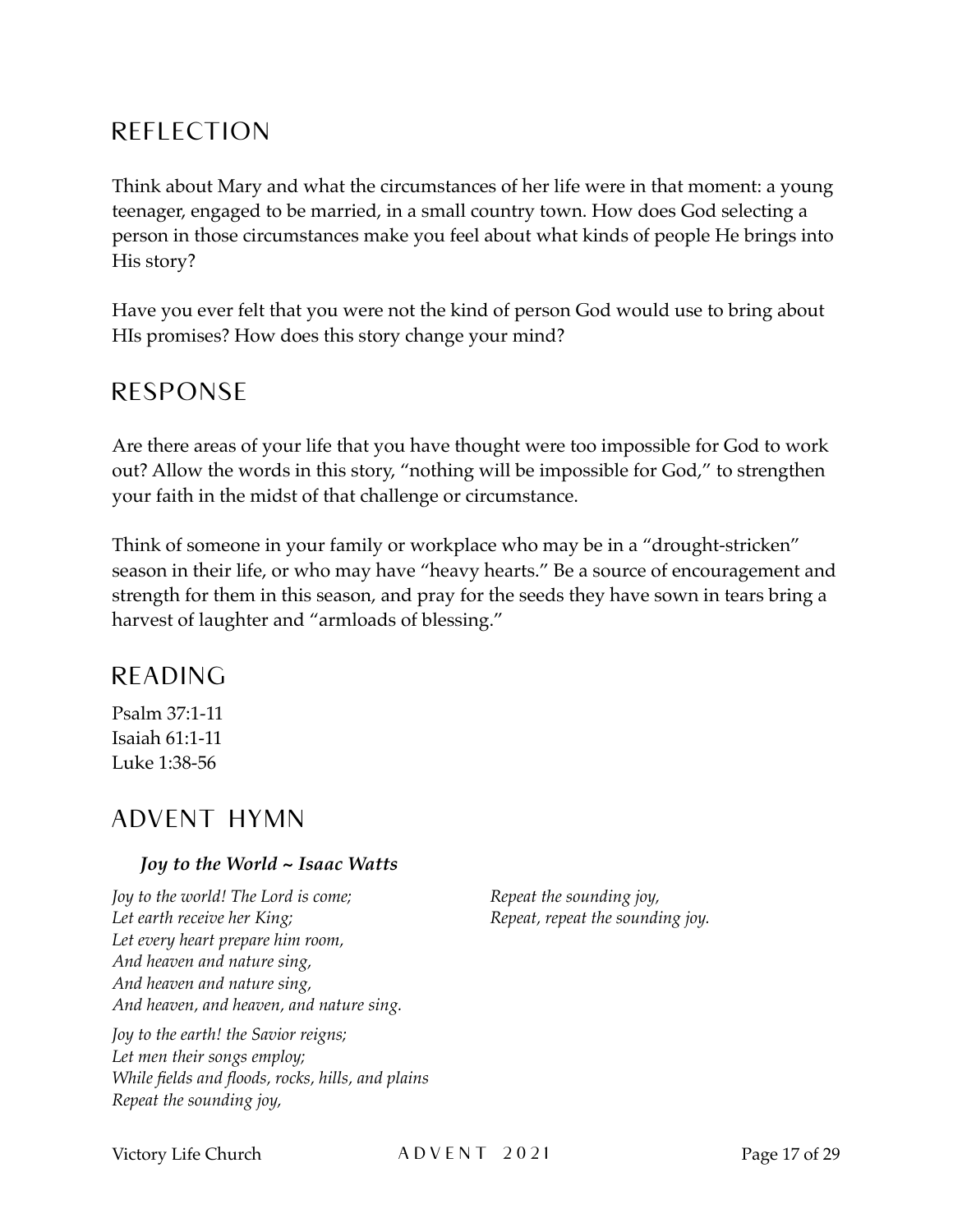*No more let sins and sorrows grow, Nor thorns infest the ground; He comes to make his blessings flow Far as the curse is found, Far as the curse is found, Far as, far as, the curse is found.*

*He rules the world with truth and grace, And makes the nations prove The glories of his righteousness, And wonders of his love, And wonders of his love, And wonders, wonders, of his love.*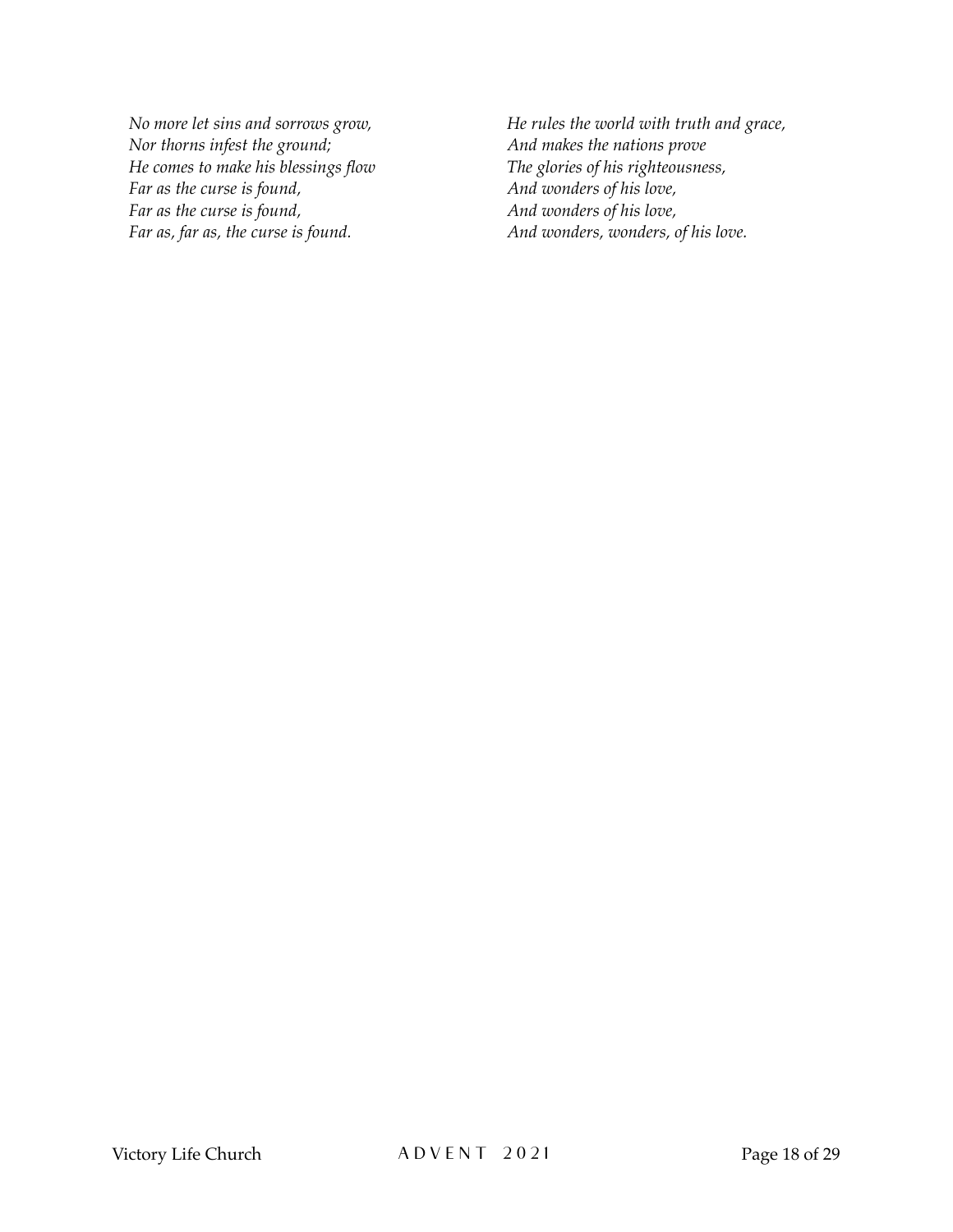# WEEK 4: A SAVIOR IS BORN SUNDAY, DECEMBER 19, 2021

*How beautiful upon the mountains are the feet of him who brings good news, who publishes peace, who brings good news of happiness, who publishes salvation, who says to Zion, "Your God reigns." The voice of your watchmen—they lift up their voice; together they sing for joy; for eye to eye they see the return of the Lord to Zion. Break forth together into singing, you waste places of Jerusalem, for the Lord has comforted his people; he has redeemed Jerusalem. The Lord has bared his holy arm before the eyes of all the nations, and all the ends of the earth shall see the salvation of our God.*

#### **Isaiah 52:7-10 (ESV)**

*And Joseph also went up from Galilee, from the town of Nazareth, to Judea, to the city of David, which is called Bethlehem, because he was of the house and lineage of David, to be registered with Mary, his betrothed, who was with child. And while they were there, the time came for her to give birth. And she gave birth to her firstborn son and wrapped him in swaddling cloths and laid him in a manger, because there was no place for them in the inn.* 

*And in the same region there were shepherds out in the field, keeping watch over their flock by night. And an angel of the Lord appeared to them, and the glory of the Lord shone around them, and they were filled with great fear. And the angel said to them,* 

*"Fear not, for behold, I bring you good news of great joy that will be for all the people. For unto you is born this day in the city of David a Savior, who is Christ the Lord. And this will be a sign for you: you will find a baby wrapped in swaddling cloths and lying in a manger."* 

*And suddenly there was with the angel a multitude of the heavenly host praising God and saying,*

*"Glory to God in the highest, and on earth peace among those with whom he is pleased!"*

*When the angels went away from them into heaven, the shepherds said to one another, "Let us go over to Bethlehem and see this thing that has happened, which the Lord has made known to us." And they went with haste and found Mary and Joseph, and the baby lying in a manger. And when they saw it, they made known the saying that had been told them concerning this child. And all who heard it wondered at what the shepherds told them.*

#### **Luke 2:4-18 (ESV)**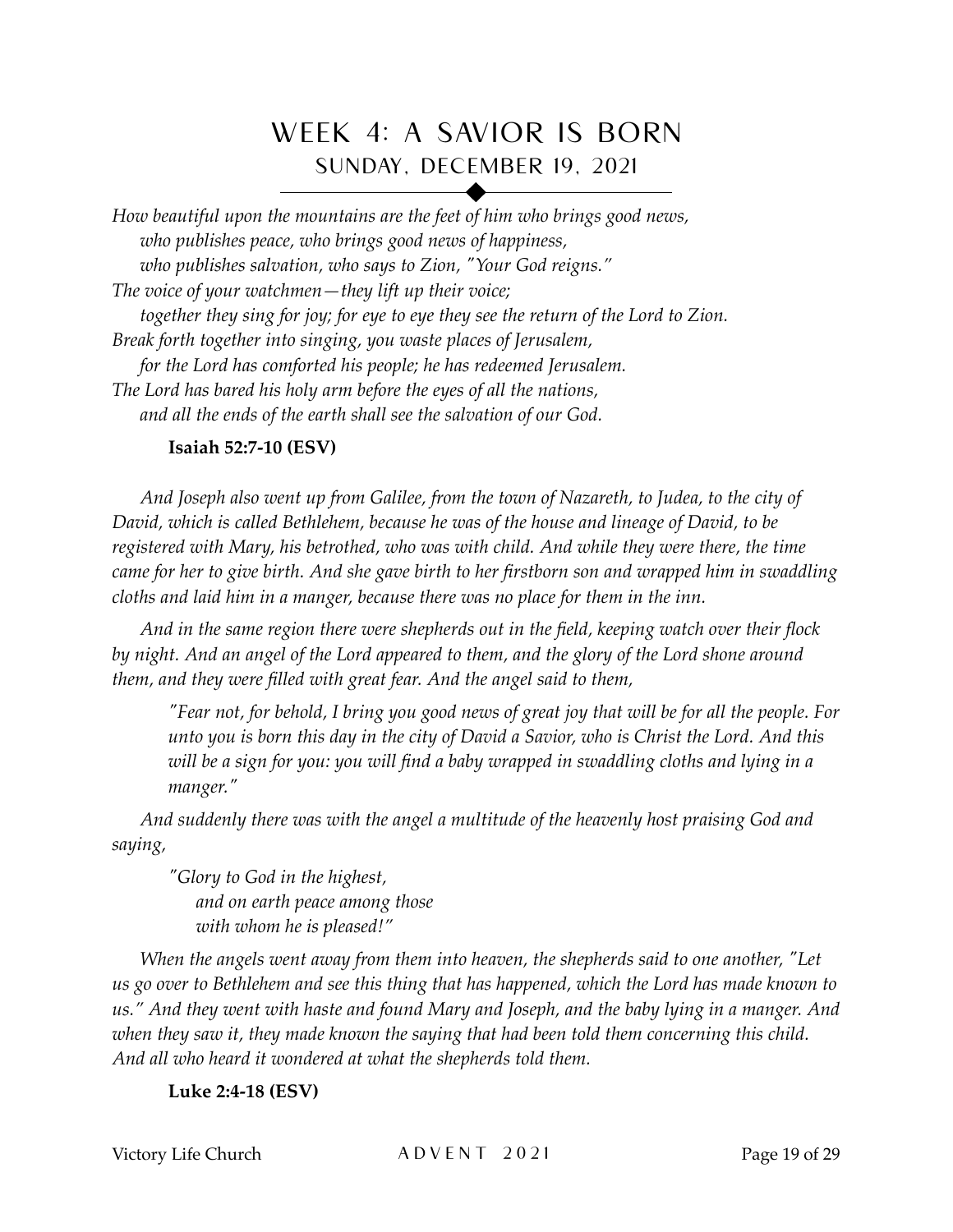Describe a time when you looked forward to an event for a long time. What emotions did you feel as you waited? How did you feel when the wait was finally over? Who is the first person you tell when you hear or experience something good?

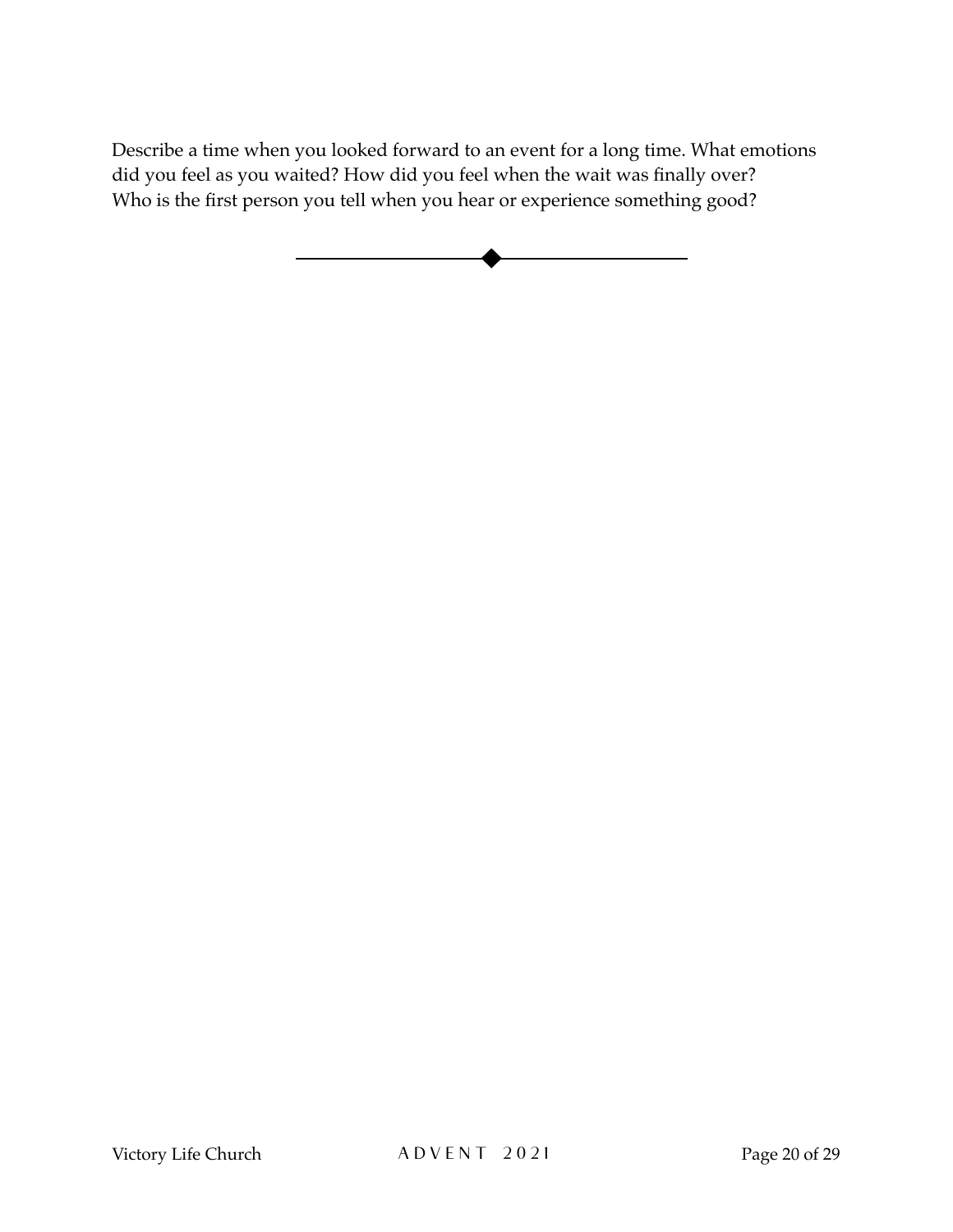# HE CAME AS HE SAID HE WOULD

Israel watched and waited, filled with longing and expectation for this promised Deliverer and Messiah. And then, on a night unassuming and normal, God came—just as He said He would. A young woman named Mary, who was with child, journeyed alongside Joseph, her betrothed, from Nazareth to Bethlehem to be counted for the census according to Caesar's decree. The couple entered the sleepy Judean town, filled to the brim with the descendants of David, and took refuge in the only place available: a stable. And when the time had come, Mary gave birth to her firstborn son. He was wrapped in cloths, laid in a manger and given the name Jesus. And just like that, a whisper in the Bethlehem night, a Child was born, a Son was given.

Hundreds of years of silence had passed since the final words of the prophets. At long last, a cry of deliverance was heard again, uttered from the lips of the Word Made Flesh. The Ancient of Days stepped into time and wrapped Himself in the frailty of human skin. He came, full of pity, compassion and power, to rescue those lost in darkness and carry them into the kingdom of everlasting light. He came, just as He said He would, to do what we never could.

# HERALDS OF GOOD NEWS

Imagine the scene: shepherds on the midnight watch, ears and eyes open for signs of danger, sheep bleating in the background. And then, out of nowhere, an angel of the Lord bursts onto the scene with the news of the Savior's birth. It is amazing that God chose this group of men as the first to hear the good news. In the time of Jesus' birth, people regarded shepherds as liars and thieves. Because they were nomadic, moving from place to place to graze their flocks, people didn't readily trust them. Yet it was to men such as this that God announced the Messiah's coming. He told them first! Not royalty, not the religious leaders of the day, but shepherds—lowly and insignificant. He invited them into His story and then mobilized them as the very first evangelists.

As soon as they heard news of Jesus' birth, the shepherds felt compelled to act. They went with haste, leaving their flocks behind, to find Mary, Joseph and the Savior Child lying in a manger. And once they beheld the One through whom salvation would come, they spread the word of all that had taken place.

We are like these men—unlikely recipients of an unbelievable reality. Just as God called the shepherds to witness and testify to Christ's birth, so we are called to herald the saving work of His death and resurrection. As believers, we have been invited into His story, sent out as heralds of both Jesus' first coming and His second. As we consider the shepherds, let us respond as they did to this good news of great joy—with amazement, belief and action.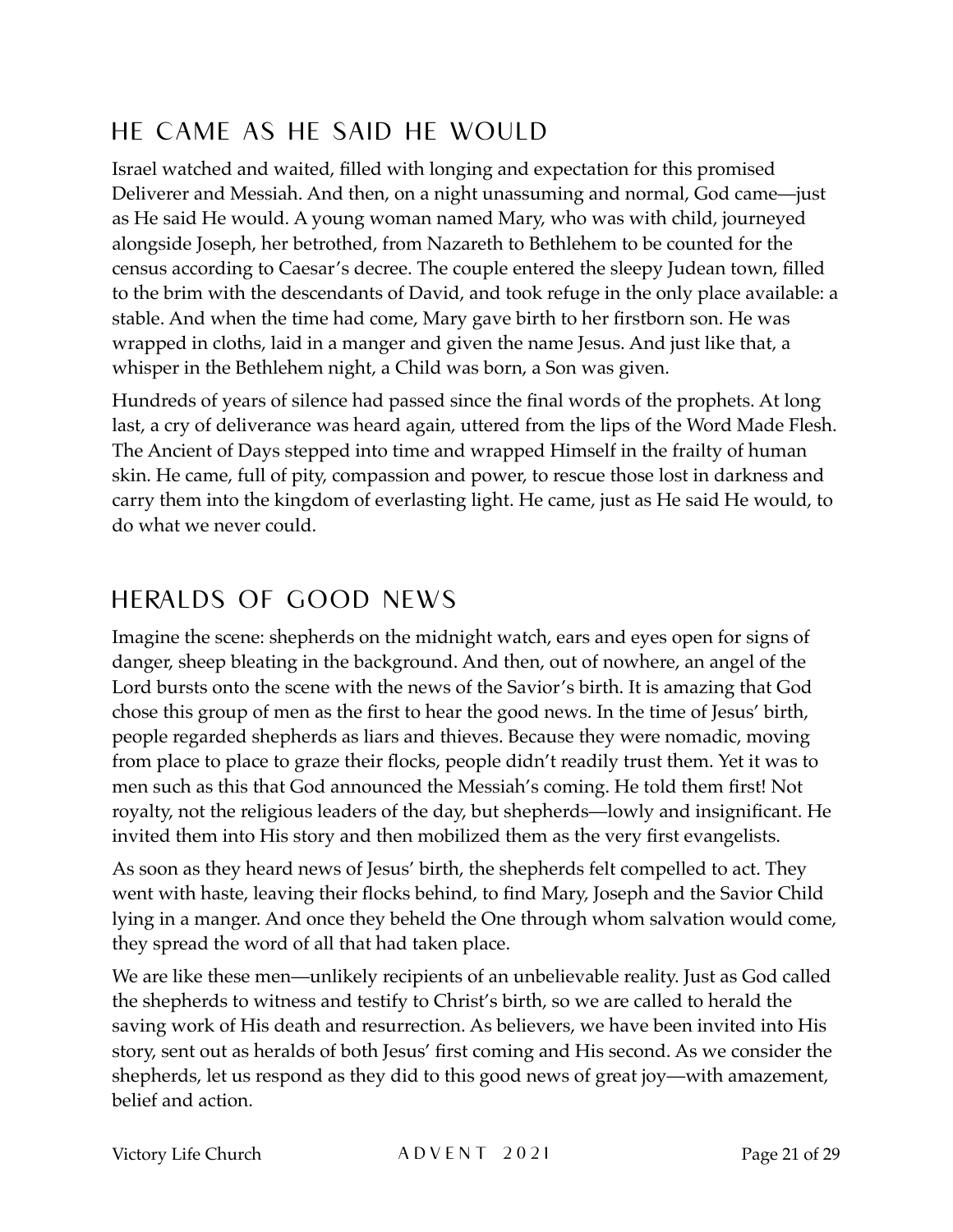With reflection, we see in Jesus the fulfillment of all that the prophets spoke concerning the Messiah. We understand that our Lord has done just what He said He would do in exactly the right way, at exactly the right time. We also see that God is full of compassion. He saw the desperate need of His people. He cared and acted by sending His only Son to save them. May our hearts be encouraged! Let Advent be a time to reflect on God's faithfulness to do exactly what He said He would.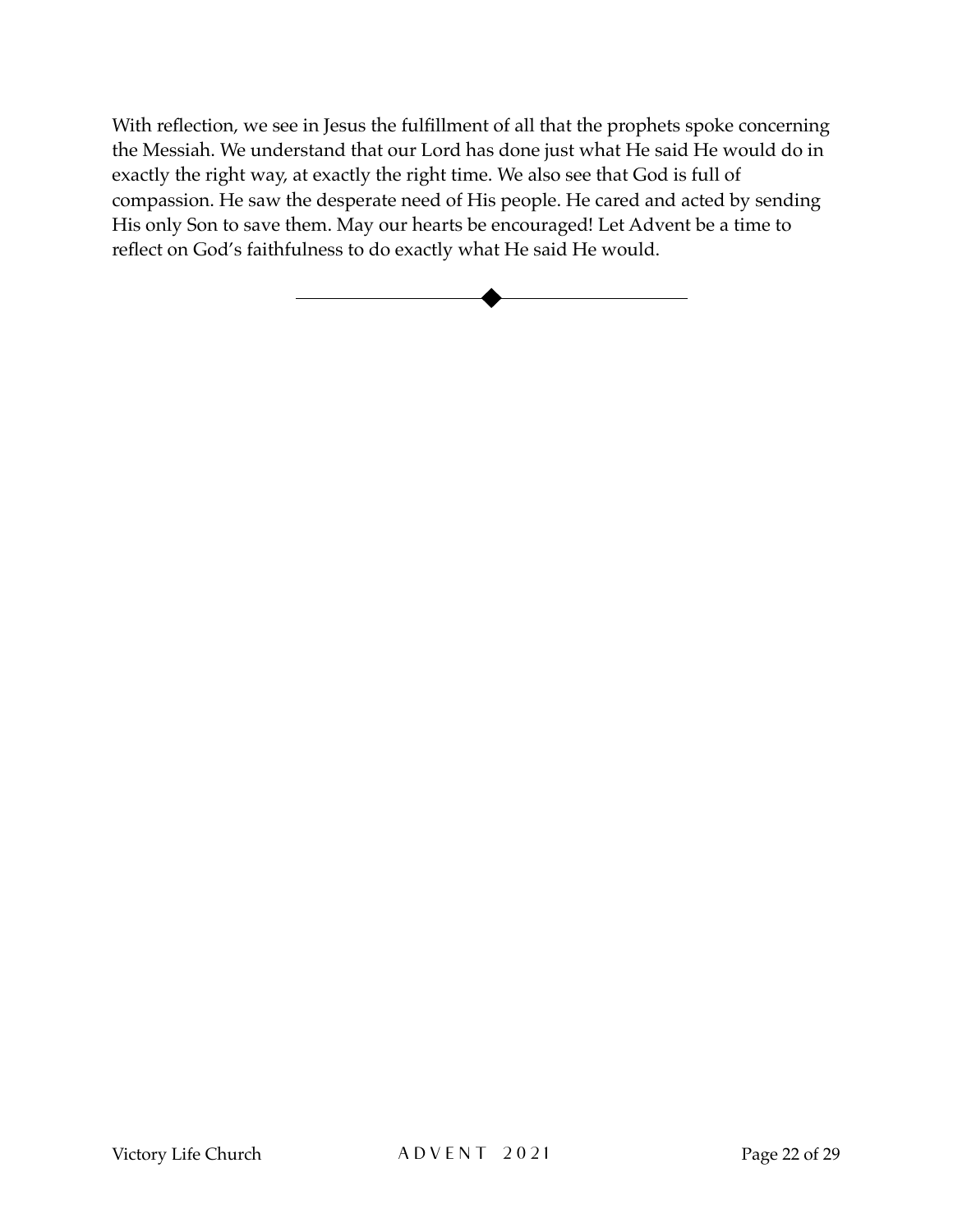# REFLECTION

Think about the circumstances that led Mary and Joseph to Bethlehem. What do they show you about God's sovereignty?

God reveals many things about His nature and character through the birth of His Son. What attributes of God do you see in this part of the Advent narrative?

## RESPONSE

In prayer, thank God for His goodness in sending a Savior. Confess places where your confidence in His faithfulness is weak and ask Him for increased trust, belief and hope.

## READING

Matthew 1:18-25; John 1:14-18; Romans 10:14-15

The Old Testament contains many prophecies pointing not just to Jesus' birth but also to the salvation He would accomplish. Jesus was the perfect fulfillment of all that was spoken through the prophets about the Messiah. Below is a list of some of the Messianic prophecies fulfilled in Jesus' coming. They serve as a reminder of God's perfect faithfulness to do all that He has promised.

| <b>OT</b> Prophecy | NT Fulfillment                                    |
|--------------------|---------------------------------------------------|
| Genesis 3:15       | Romans 5:6-8; Galatians 4:4-7; Colossians 2:13-15 |
| Isaiah 9:2         | Matthew 4:12-17; John 1:4-5; 12:46                |
| Isaiah 53:10-11    | Romans $5:1-2$                                    |
| Isaiah 53:4        | <b>Matthew 8:14-17</b>                            |
| Isaiah $61:1-4$    | Luke 4:16-21                                      |
|                    |                                                   |

# ADVENT HYMN

#### *Hark! The Herald Angels Sing*

*Hark! the herald angels sing, "Glory to the newborn King!" Peace on earth, and mercy mild, God and sinners reconciled Joyful, all ye nations, rise, Join the triumph of the skies; With th' angelic host proclaim, "Christ is born in Bethlehem." Hark! the herald angels sing, "Glory to the newborn King!"*

*Christ, by highest heav'n adored: Christ, the everlasting Lord;*

*Late in time behold him come, Offspring of the favored one. Veil'd in flesh, the Godhead see; Hail, th' incarnate Deity: Pleased, as man, with men to dwell, Jesus, our Emmanuel! Hark! the herald angels sing, "Glory to the newborn King!"*

*Hail! the heav'n born Prince of peace! Hail! the Son of Righteousness! Light and life to all he brings, Risen with healing in his wings*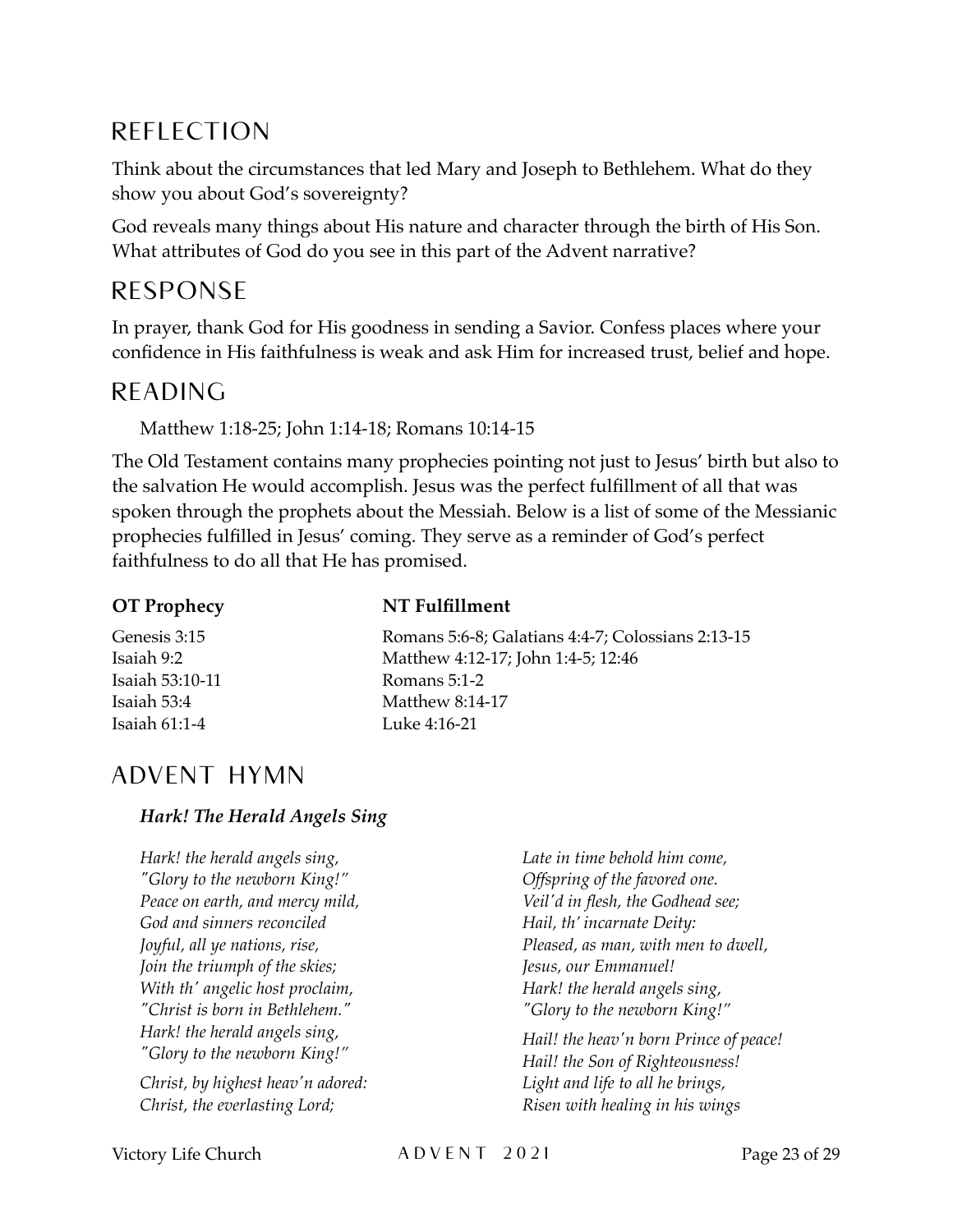*Mild he lays his glory by, Born that man no more may die: Born to raise the sons of earth, Born to give them second birth. Hark! the herald angels sing, "Glory to the newborn King!"*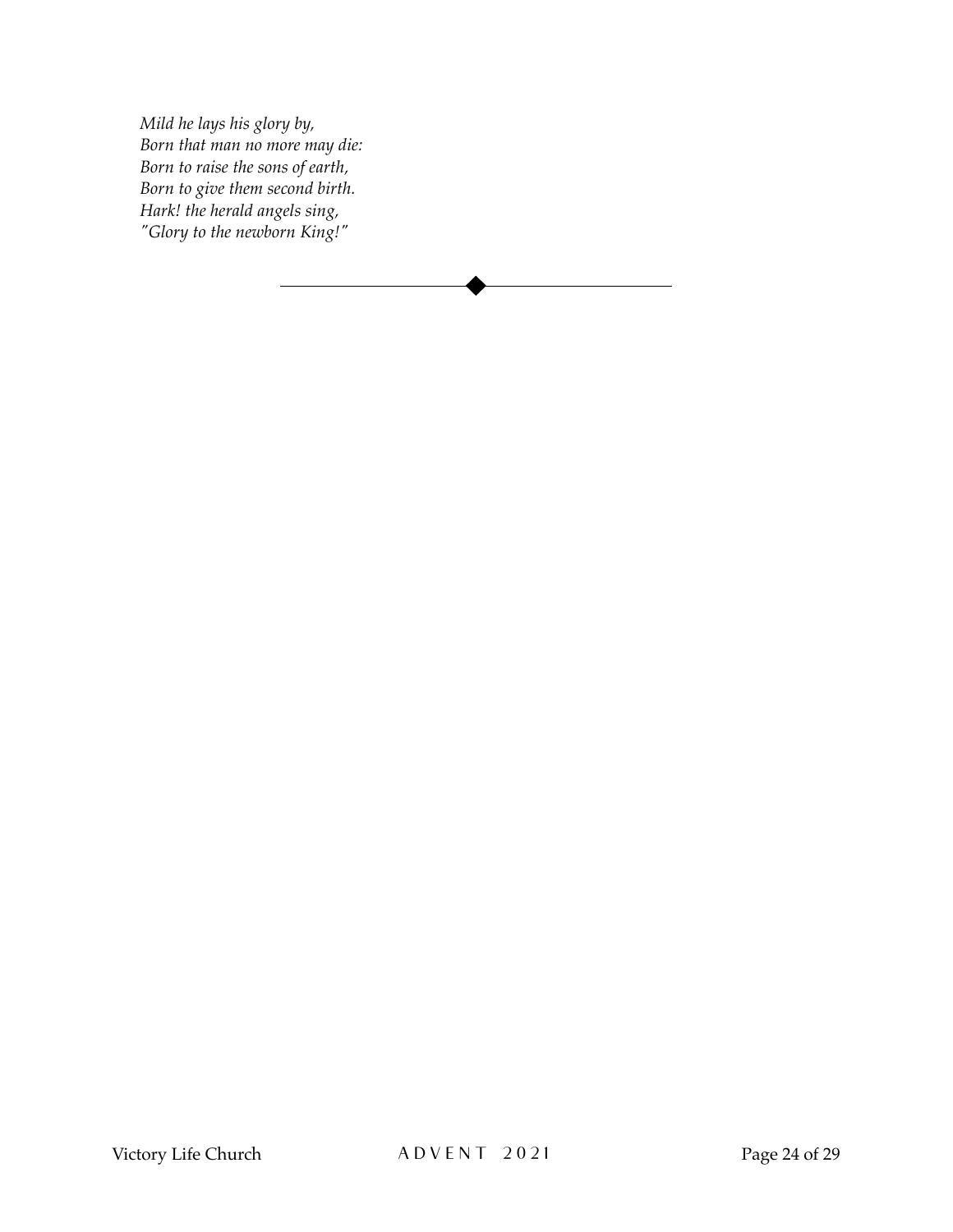# CHRISTMAS DAY: WHAT WE'VE WAITED FOR SATURDAY, DECEMBER 25, 2021

*Let the heavens be glad, and let the earth rejoice; let the sea roar, and all that fills it; let the field exult, and everything in it! Then shall all the trees of the forest sing for joy before the Lord, for he comes, for he comes to judge the earth. He will judge the world in righteousness, and the peoples in his faithfulness.*

#### **Psalms 96:11-13 (ESV)**

*"It is too light a thing that you should be my servant to raise up the tribes of Jacob and to bring back the preserved of Israel; I will make you as a light for the nations, that my salvation may reach to the end of the earth."*

#### **Isaiah 49:6 (ESV)**

*Now there was a man in Jerusalem, whose name was Simeon, and this man was righteous*  and devout, waiting for the consolation of Israel, and the Holy Spirit was upon him. And it had *been revealed to him by the Holy Spirit that he would not see death before he had seen the Lord's Christ. And he came in the Spirit into the temple, and when the parents brought in the child Jesus, to do for him according to the custom of the Law, he took him up in his arms and blessed God and said,*

*"Lord, now you are letting your servant depart in peace, according to your word; for my eyes have seen your salvation that you have prepared in the presence of all peoples, a light for revelation to the Gentiles, and for glory to your people Israel." And his father and his mother marveled at what was said about him.*

#### **Luke 2:25-33 (ESV)**

Think about the different ways in which you prepare for things in your life—whether it's making dinner, getting ready for work or having a guest over. How much time and

Victory Life Church ADVENT 2021 Page 25 of 29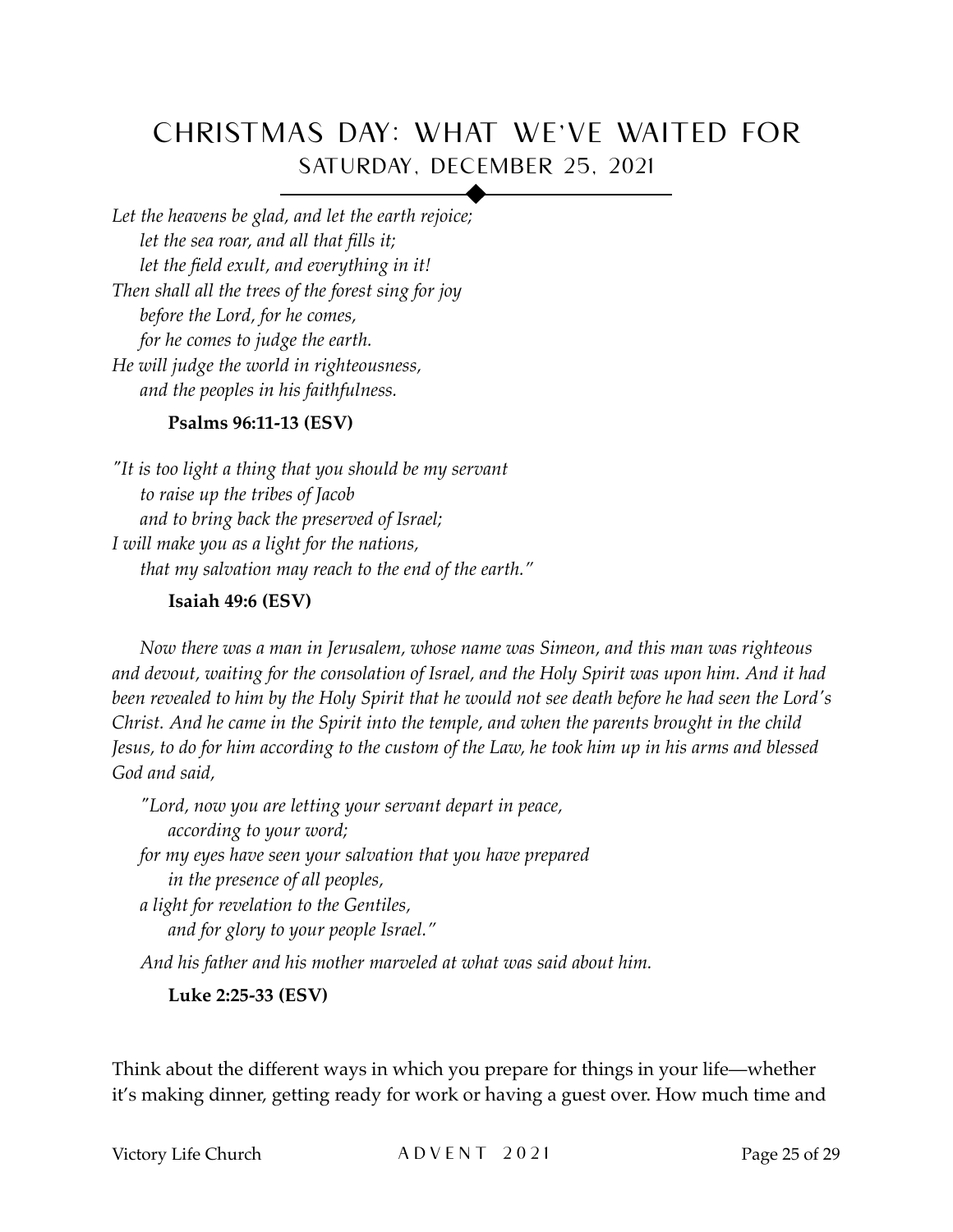intentionality do you invest and why? What motivates you toward careful preparation? What adjustments do you make to your schedule, plans, budget, etc.?

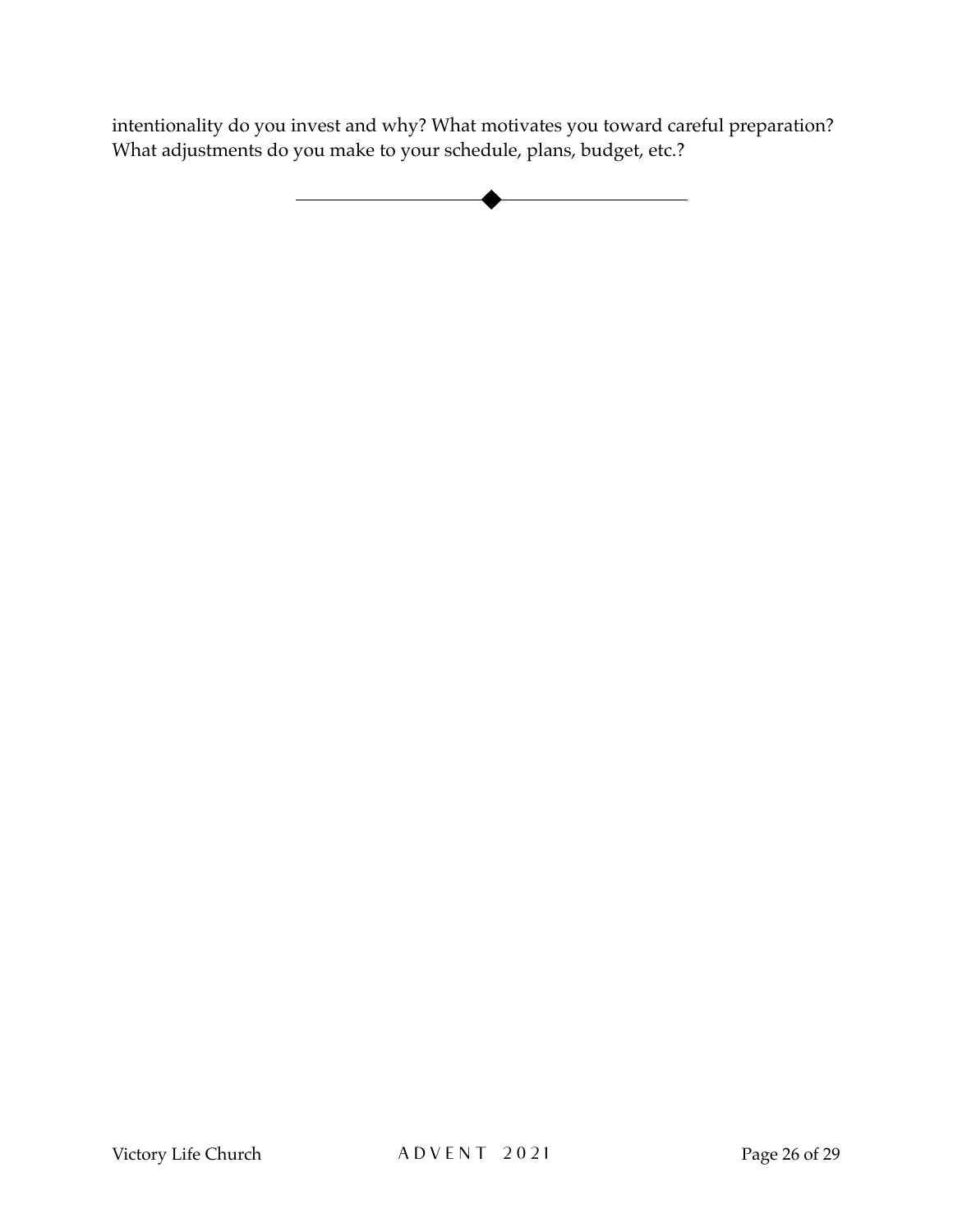# LONG AWAITED ARRIVAL

The story of Simeon is a beautifully placed story that ties many Advent themes together. Just like Israel had been waiting and hoping for the Messiah, and all of humanity had been waiting for the Savior, Simeon is looking, waiting, and hoping for the consolation of Israel, the One who would come and save Israel. He waited many years, hoping he would see it with his own eyes. The Holy Spirit even promised him that he would.

And then one day, somehow he sensed the Spirit leading him to the Temple to see what he had waited so long to see. He sees this young couple carrying a tiny baby, and knows that He is the One. He picks up the little One in his arms and brings all the of prophetic promises into one moment, "a light for the nations." He had waited and hoped, he had prepared for the moment God's promise get fulfilled for him, and that was that moment. He was now at peace.

## PREPARING WHILE WE WAIT

For many of us, Christmas Day is one of the most important days of the entire year, which is obvious given the intense amount of preparation that often goes into it. We adjust schedules, plans and budgets months in advance. Family members travel in from far away. Decorations are perfectly placed, menus are planned, and gifts are purchased, wrapped and hidden. There is intentionality, joy and anticipation; all because this day is significant. And also because we believe it is a reality.

Christmas isn't a pretend day; it's real. We wouldn't go through all the trouble to prepare if we didn't believe Christmas was, in fact, an actual day. We trust it to come on the same date every year. Out of love and expectation, we make every necessary preparation, so that when it becomes our reality, we are ready.

We spend months preparing to celebrate and remember Christ's first coming. How much more should we seek to be ready for His second coming? That day, too, is a reality; an absolute certainty. Unlike Christmas Day, which happens every December 25, only the Father knows the day and hour His Son will return. But He is coming. In the fullness of time, He will split the sky and descend to destroy all wickedness, receive the worship that is rightfully His and usher in a new age—the beginning of unbroken, unending fellowship with Him. We should believe in, think about, look to and prepare for that day.

The day of Jesus' return is certain and coming, but—so far—it is not today. We find ourselves much like Simeon and all of the Israelites long ago—waiting. Which begs the question: How then shall we wait?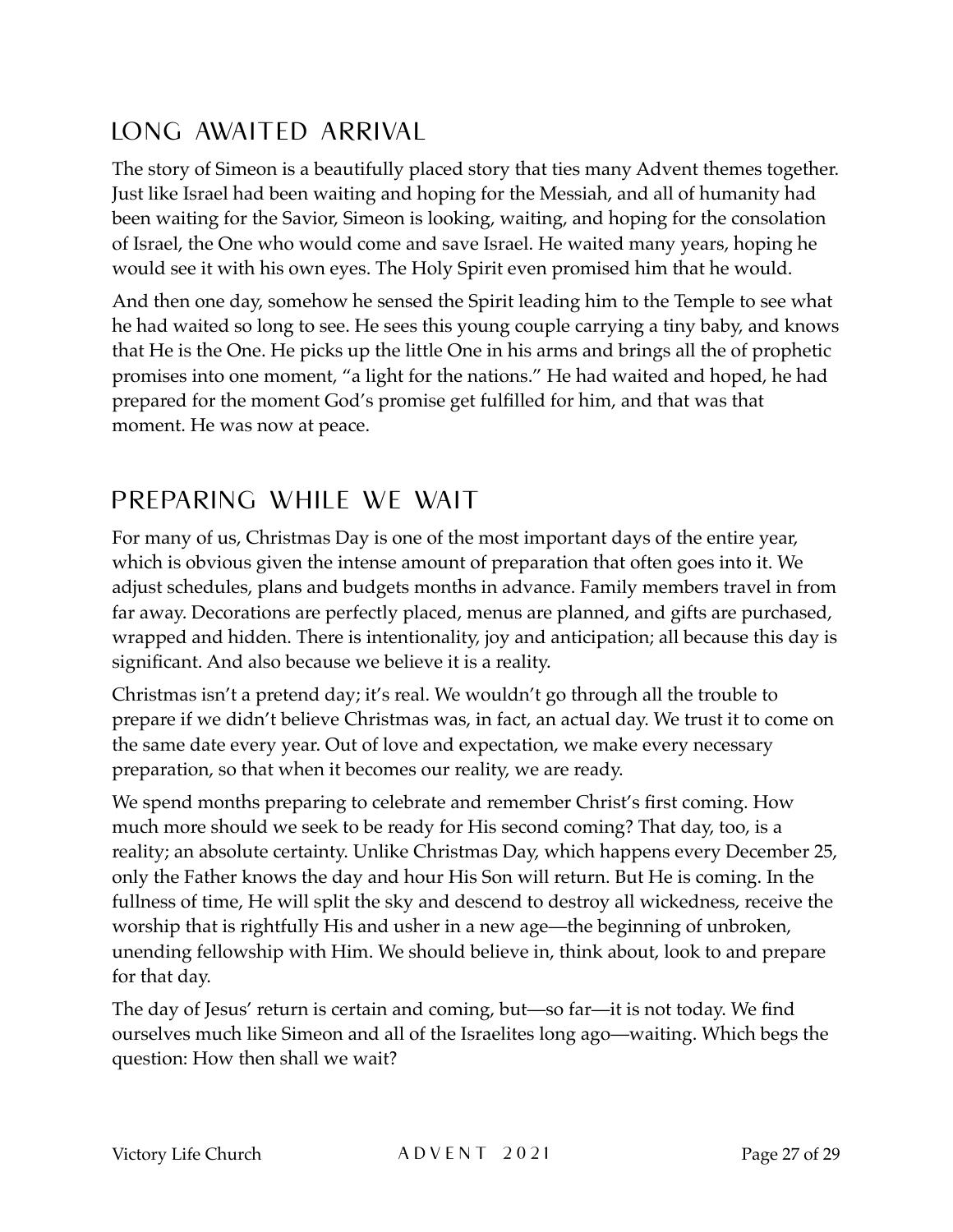Paul reminds us in his letter to Titus that because of Jesus' first Advent, God's grace and salvation has been unleashed into the world, so we should live in the midst of evil world with "wisdom, righteousness, and devotion to God," all while we are waiting "with hope to that wonderful day when the glory of our great God and Savior, Jesus Christ, will be revealed." Though the days seem long and weary in the waiting, God is not slow in keeping His promise. Jesus will return.

This promised future hope reminds us that really believing in and looking toward the reality of Jesus' return changes the way we live. It reorients our hope and perspective. It creates a sense of urgency and sobriety, as well as giddy anticipation—just like a child who cannot wait for Christmas morning.

Let us, the people of God, be found ready in the waiting. As this Advent season comes to a close, take some time to reflect on how the reality of Jesus' return affects the way you live. May your heart be full and your eyes bright as you hope all things in Christ and look to His coming. Take heart, beloved. It won't be long.

# REFLECTION

How does your life reflect your belief that Jesus will return? Is it something you think about and long for? If not, why do you think that is?

How does the story of Simeon speak to your season of waiting? Do you feel the same sense of hopeful expectation?

Look up Romans 8:22-25. Compare it to Revelation 21:1-7. What future birth do we await? How does looking expectantly to the promised return of Jesus affect the way you see your present circumstances?

## RESPONSE

In prayer, thank God for the reality that Jesus will return and make all things new. Confess any areas of your life— finances, time, relationships, stewardship of your body —where you haven't been diligent in pursuing wisdom and righteousness and devotion to the Lord. Ask the Lord to show you specific ways you can actively await His promised return in the coming year.

## READING

Psalm 40:1-11; Isaiah 42:1-7; Isaiah 49:1-6; Matthew 2:1-12